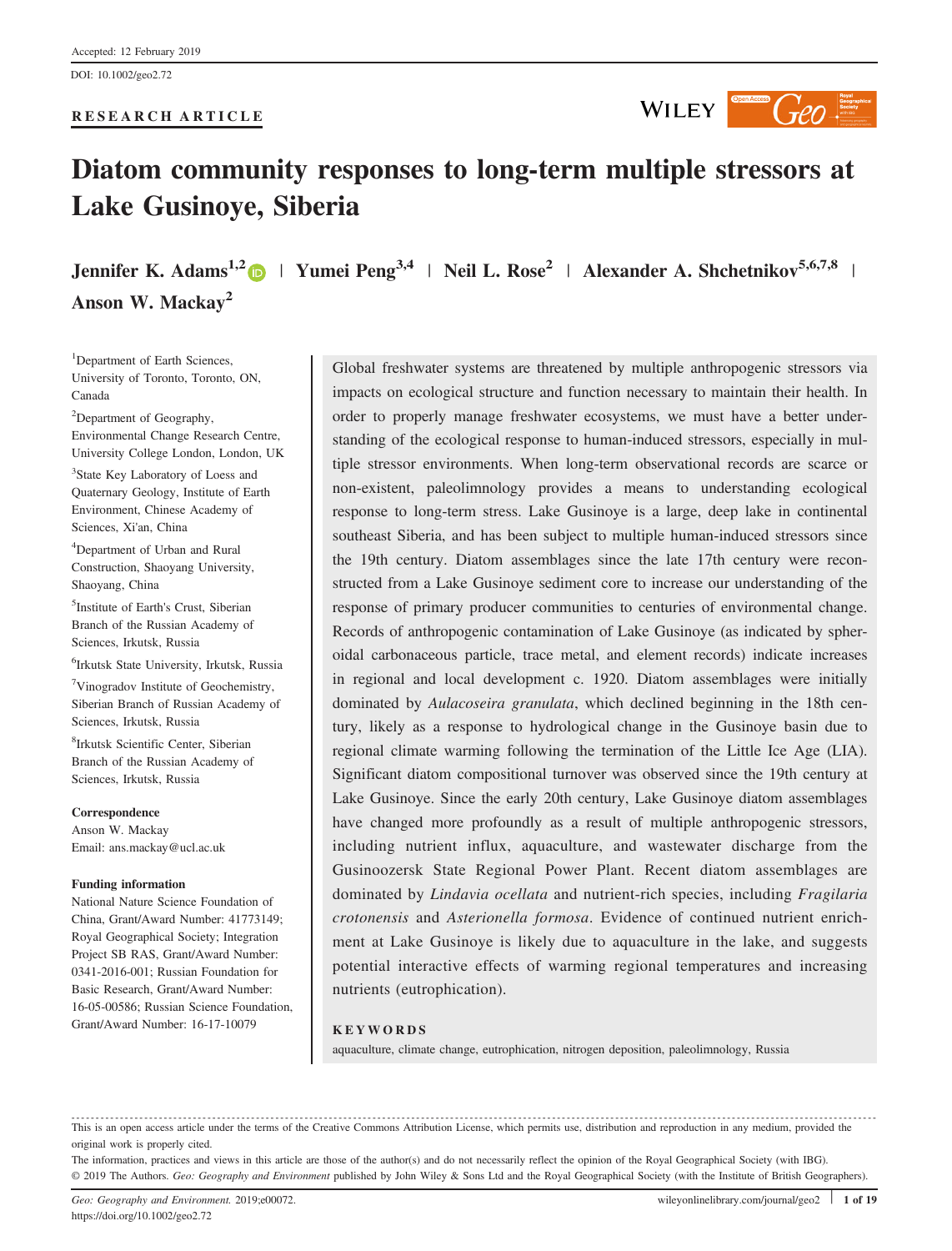## 1 | INTRODUCTION

Freshwater lakes are under threat globally from interacting stressors (Mills et al., 2017), including contamination from human activity (Malaj et al., 2014), enrichment from catchment agriculture (Mekonnen & Hoekstra, 2018) and aquaculture (Legaspi et al., 2015), increased warming of surface waters from climate change (O'Reilly et al., 2015), increased deposition of reactive nitrogen (Nr) (Bergstöm & Jansson, 2006), increased hypoxia due to human activities (Jenny et al., 2016), alterations to local biodiversity from biological introductions and invasions (Gallardo et al., 2016), hydrological modifications (Kominoski et al., 2018), and falling water levels from abstraction and shifting precipitation patterns (Wurtsbaugh et al., 2017). Due to long‐range transport of pollutants, even remote lakes are no longer truly pristine (Catalan et al., 2013; Wolfe et al., 2013). Lakes also provide freshwater and protein for human populations, and therefore the history of a lake is often intertwined with the regional history of human activity (Dodds et al., 2013; Jackson et al., 2016a). However, even though the provision of freshwater ecosystem services is fundamental to human well-being, ecosystem functions are often compromised by human activity, threatening the health of the lake itself. Understanding which threats are most important for individual lakes is crucial to managing freshwater ecosystems, but because different threats have different causes, pinpointing when they first started to have a major impact on an ecosystem needs a long-term perspective (e.g., see Dubois et al., 2018 for a review). While long‐term monitoring can provide some of these answers, such records are rather rare and not available for most lacustrine ecosystems. For example, although there are several long-term monitoring networks (e.g., The International Long‐term Ecological Research [ILTR] network (Vanderbilt & Gaiser, 2017) and the Global Lake Ecological Observatory Network [GLEON] (Rose et al., 2016)), none of these are found in Russia. However, through careful exploitation of lake sedimentary archives, including preserved microfossils and chemical constituents, it is possible to reconstruct environmental impacts on lake ecosystems through time, whether they be caused by atmospheric pollutants, disturbance from agriculture and aquaculture, or impacts of global warming, leading to alterations in local ecology and biodiversity. Paleolimnological records can also provide useful insights into natural variability and baseline conditions before human–environment interactions (Dubois et al., 2018).

One of the most important river basins in Russia is the Lake Baikal Basin in southeast Siberia, which contains the world's oldest, deepest, and most voluminous lake, which is primarily fed by the Selenga River. The Selenga River originates in northern Mongolia and is the largest tributary feeding into Lake Baikal, accounting for over 60% of hydrological flow into the lake (Shimaraev et al., 1994). As over 75% of the plants and animals found in Lake Baikal are endemic, understanding and managing pollution inputs into the lake via rivers such as the Selenga are fundamentally important to retaining its World Heritage Site status. Geographically, much of the Lake Baikal Basin is positioned along the mountain taiga forest – steppe ecotone, a semi‐arid transition zone sensitive to climate change (Wu et al., 2012) and fire (Tchebakova et al., 2009). The ecotone is underlain by extensive sporadic to semi‐permanent permafrost, which together with the taiga forest represent carbon stores vulnerable to fire and oxidation. The basin sits in one of the most continental regions, but also one of the fastest warming regions on the planet (Jones et al., 2012), leading to the potential for significant ecosystem change.

The Lake Baikal Basin also contains the second and third largest cities in Siberia, Irkutsk, and Ulan Ude. The Selenga River flows through Ulan Ude which is the hub of economic activity in southeast Siberia and one of Russia's most polluted cities. Smaller industrial centres in southeast Siberia, such as Selenginsk and Gusinoozersk (Figure 1), are also highly polluted, due to open cast mining of brown coal, mining for aluminium and molybdenum, coal‐fired power generation in Gusinoozersk, and pulp and paper manufacturing in Selenginsk. Long‐range atmospheric transport of sulphur and nitrogen pollutants from these industrial centres are a major source of pollution for Lake Baikal (Obolkin et al., 2017).

Lake Gusinoye is the second largest lake in the Lake Baikal Basin, and is the only source of drinking and industrial water in the Gusinoozersk region. However, poor treatment facilities result in the lake being highly polluted from industrial and domestic waste. One of the largest polluters is the coal‐fired Gusinoozersk State Regional Power Plant (GSRPP), which discharges about 2 million  $m<sup>3</sup>$  of heated water into the northern part of the lake every day (UNOPS, 2015, p. 95). Affected waters may be up to  $14^{\circ}$ C higher than the rest of the lake, which not only prevents part of the lake freezing over every year (Batueva, 2016), but also has a significant impact on lake structure and function. For example, in this region of warmer water, cold adapted fish have disappeared (Pisarsky et al., 2005). In addition to point source pollution, the ecology of Gusinoye has been impacted by invasions of introduced non-local fish species since the 1950s, followed by the construction of fish farms in the 1980s, which benefit from the warmer waste waters from the GSRPP. Therefore, despite a remote Siberian location, the Gusinoozersk region and Lake Gusinoye are subject to many local anthropogenic stressors.

Local and regional human activities have been well documented in the Lake Gusinoye region in the latter half of the 20th and early 21st centuries (e.g., Pisarsky et al., 2005), although studies into the impact of such activities on lake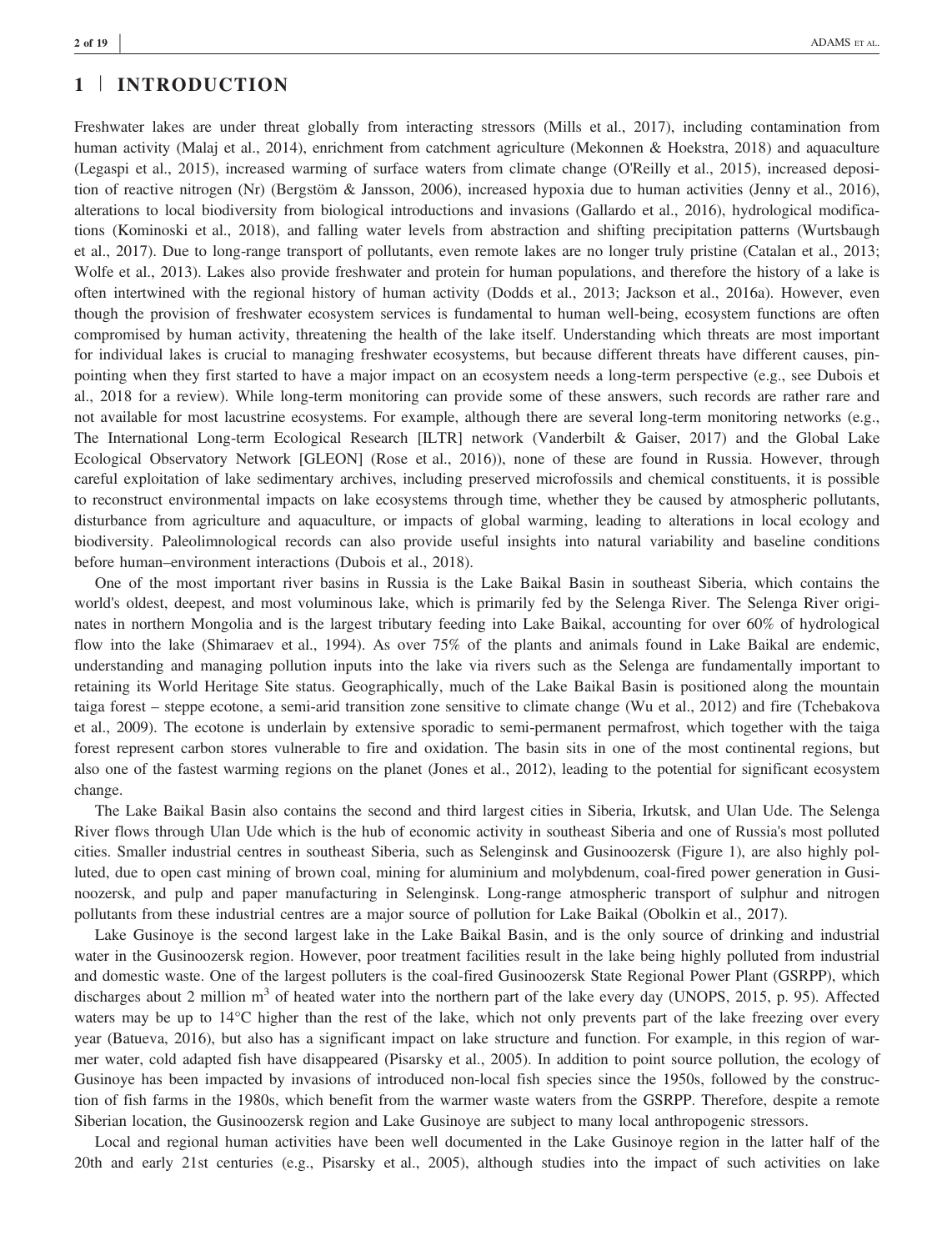

FIGURE 1 (a) Map of Lake Gusinoye and Lake Baikal in southern Siberia; (b) Lake Gusinoye with the town of Gusinoozersk and major tributaries indicated. The location of sediment core GSNO is indicated by a star.

environments and biological responses to anthropogenic activities are much less common, with the response of primary producer communities particularly lacking. Paleolimnological analyses allow us to evaluate ecological sensitivities and thresholds, the nature of ecological responses, as well as evidence for transitions in aquatic ecosystems on account of human activities in the critically important Lake Baikal Basin. Here, we use Lake Gusinoye as a model to study the potential impacts of long-term multiple local and regional stressors on freshwater ecosystems, and utilise multiple components of the Lake Gusinoye sediment record to disentangle recent impacts. The aim is to test our overarching hypothesis that activities associated with economic development in the former USSR since 1945 have had a major impact on freshwater diversity,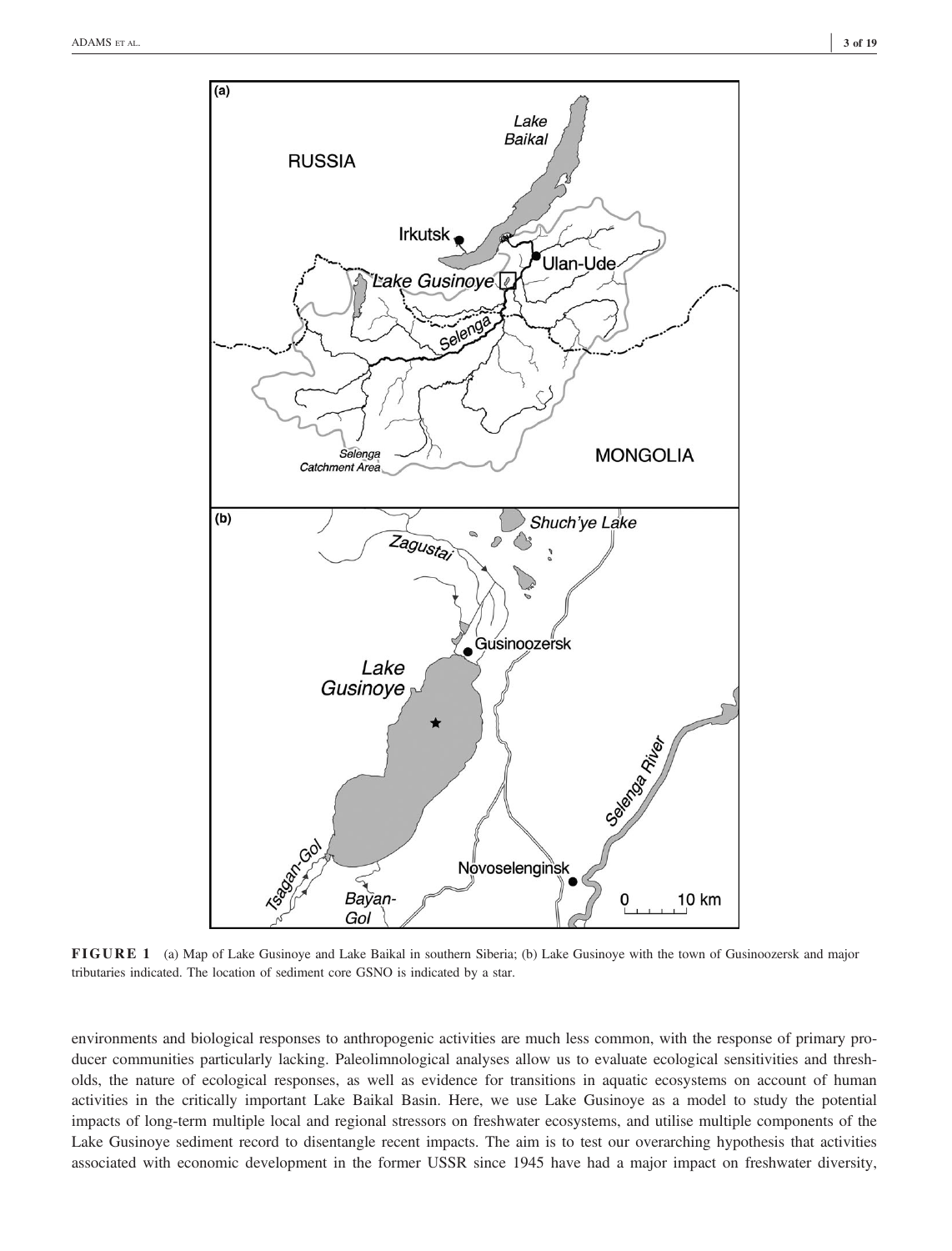and that the impact of multiple stressors has led to contemporary novel primary producer communities. To test this hypothesis, the following objectives were undertaken:

- 1. Reconstruct geochemical evidence of increased nutrients, catchment erosion, and pollution, and combine these with documentary evidence of local aquaculture.
- 2. Reconstruct diatom assemblages and compositional change (β diversity) for the past 200+ years, to place into context any impact from anthropogenic activities with baseline reference conditions, and undertake appropriate statistical analyses to determine if compositional changes observed are important.

# 2 | METHODS

## 2.1 | Study area and regional setting

Lake Gusinoye is located in southeast Siberia, in the region of Buryatia, and is situated at the foot of the Khamar-Daban ridge at an altitude of 551 m (Figure 1a). The lake was formed at the end of Pleistocene as a result of tectonic activity (Bazarov, 1969). It is the second largest lake in southeast Siberia (after Lake Baikal), with a surface area of 164  $\text{km}^2$ , a coastline that extends over 65 km, and a catchment area of  $924 \text{ km}^2$ . Lake Gusinoye is morphologically divided into a southern and a northern basin, and has a maximum depth of 25 m (southern basin). Until the early 18th century, the northern and southern basins were two separate, smaller lakes. Increased inflow to the lakes c. 1730 as a result of termination of the LIA led to increased lake levels, resulting in a merging of the two small lakes into one (Pisarsky et al., 2005).

The lake-level regime of Lake Gusinoye is dependent on its hydrological inflows (Khardina, 2002), which includes 11 currently inflowing streams. Tsagan‐Gol River is the main tributary and enters the southern basin (Figure 1b). The second largest tributary is the Zagustai River, which enters in the northern basin, and on the mouth of which sits the GSRPP. Gusinoye's only outflow is located in the southern basin and forms the headwaters of the Bayan‐Gol River, a tributary of the Selenga River.

The town of Gusinoozersk is located on the northeast shore of Lake Gusinoye (Figure 1b), and was founded in 1939 as a settlement for the local coal industry. The settlement grew rapidly, owing to industrialisation, and in 1953 was given the status of town. In 1976 the largest coal-fired power plant in southern Siberia was built on the shores of Lake Gusinoye, near the town of Gusinoozersk.

## 2.2 | Field sampling and sediment core collection

A sediment core (GSNO) was collected from the northern basin of Lake Gusinoye in October 2013 (Figure 1b). The northern basin was chosen due to its proximity to anthropogenic development in Gusinoozersk. The core was collected from a depth of 22 m, the deepest point in the basin, using a Uwitec gravity corer fitted with a 6.3 cm internal diameter Perspex tube. The GSNO core was stored intact and upright at the Limnological Institute of the Siberian Branch of the Russian Academy of Sciences (LIN SB‐RAS, Irkutsk, Russia) until extrusion. The GSNO core was sectioned at 0.2 cm intervals using a vertical extruder in September 2014 at LIN SB-RAS. Total core length for the GSNO sediment core was 66.0 cm, however for the purposes of this study we focus on the top 10 cm only. Extruded sediment samples were stored in Whirlpak bags, shipped to University College London (UCL, London, UK) and stored at 4°C until processing.

## 2.3 | Radioisotope dating

Radiometric dating techniques were used to date the upper sediments from the GSNO core. Approximately 0.5 g of freezedried sediment samples were analysed for <sup>210</sup>Pb, <sup>226</sup>Ra, and <sup>137</sup>Cs by direct gamma assay in the Environmental Radiometric Facility at UCL, using ORTEC HPGe GWL series well-type coaxial low-background intrinsic germanium detectors. <sup>210</sup>Pb chronologies were constructed using the constant rate of supply (CRS) dating model (Appleby, 2001; Appleby & Oldfield, 1978), and independently verified using  $137Cs$ .

## 2.4 | Trace elements and metals

Sediment was analysed for trace and major element concentrations. Following air drying, dried sediment was sub-sampled for analysis at 23 intervals within the top 10 cm of the core. Each sample was ground to a fine powder using an agate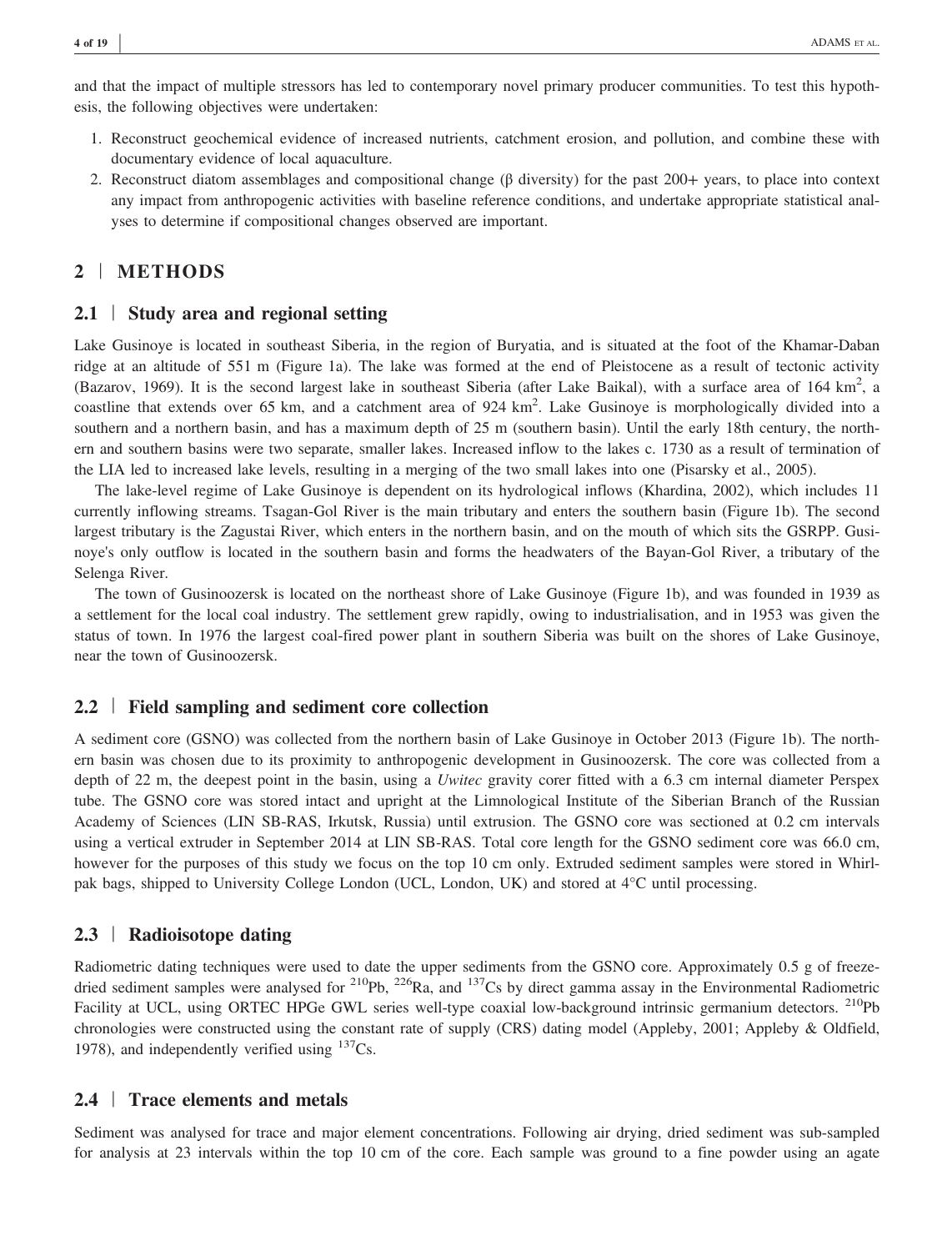mortar and pestle. Approximately 1.0 g of dried, finely powdered sediment was weighed into a sample cuvette lined with polypropylene film. Samples were then analysed for trace and major elements using a Spectro X‐Lab 2000 energy dispersive X-ray fluorescence spectrometer (ED-XRF) with a Si(Li) semiconductor detector in the Department of Geography at UCL. Certified standard reference materials (SRM), Buffalo River sediment (SRM 2704; Epstein et al., 1989) were analysed every 10 samples during analysis. Accuracy of standards was within 10%. Trace element and metal enrichment factors (EFs) were calculated for each sample by first normalising the concentration of an element or metal (M) to the conservative lithogenic element Ti within the sample, and then normalising to the background ratio within the core. EFs were calculated using the following equation from Weiss et al. (1999):

$$
EFs = \frac{(M_{sample}/Ti_{sample})}{(M_{background}/Ti_{background})}
$$

Background was taken as the average of the oldest five samples from the sediment core, as this was assumed to be the most minimally impacted. An enrichment factor of 1 throughout the record is equivalent to background concentrations, values above 1 indicate enrichment, while EFs greater than 3 indicate definite anthropogenic contamination of the metal (Boës et al., 2011).

## 2.5 | Spheroidal carbonaceous particles

Sediment was analysed for spheroidal carbonaceous particle (SCP) concentrations following Rose (1994). Samples underwent a sequential attack of mineral acids to break down organic matter, carbonates, and silica components. A sub-sample of the resulting SCP residue was then transferred to a coverslip and allowed to evaporate, mounted onto microscope slides and the SCPs counted under a light microscope at 400× magnification. SCP identification criteria followed Rose (2008). Mean recovery rate for this method is 95.2%, with detection limits of 80–100 SCPs/g dry mass (Rose, 1994). Reference sediment (Rose, 2008) was analysed concurrently to the samples. SCP concentrations are reported in units of number of particles per gram dry mass of sediment  $(gDM^{-1})$ .

## 2.6 | Loss-on-ignition and sediment densities

Combustion of sediments (loss-on-ignition  $-$  LOI) at high temperatures provides a first-order estimation of organic matter and carbonates in lake sediments. LOI at 550 and 950°C was conducted on GSNO sediment following Heiri et al. (2001). Mass loss between 105 and 550°C, and between 550 and 950°C was calculated and converted to % organic matter (LOI<sub>550</sub>) and % carbonate (LOI<sub>950</sub>) of the dried sediment, respectively (Heiri et al., 2001). It was assumed that organic carbon comprised 58% of the total organic matter determined through LOI<sub>550</sub> (e.g., Nelson & Sommers, 1996; Schumacher, 2002). Total organic carbon density was calculated using sediment bulk density and organic carbon content. Carbon accumulation rates were then calculated using total organic carbon density and sedimentation rates (Loisel et al., 2014).

## 2.7 | Diatoms

Approximately 0.1 g of wet sediment (weighed to four decimal places) was sub‐sampled at approximately 0.5 cm intervals for diatom analysis, and processed following standard procedures according to Battarbee et al. (2001). For diatom slide preparation, the final cleaned diatom sample was topped up to 10 ml with distilled water and mixed well. One millilitre of the final, cleaned diatom solution was pipetted into a new tube and mixed with 1 ml of  $8.0 \times 10^4$  microsphere/ml solution. The new diatom sample was then topped up to 10 ml with distilled water and mixed well. Approximately 1 ml of the diatom and microsphere solution was then pipetted onto a round 19 mm diameter cover slip, and allowed to settle and evaporate overnight. The coverslip was then permanently mounted onto a slide using the resin, Naphrax. Diatoms were observed at 1,000× magnification under oil immersion using a Leica DMLB. A minimum of 300 valves were counted for all samples, with the exception of samples 6.5, 7.1, and 7.5 cm depth, in which 200 valves were counted due to low overall concentrations on the slides. Diatom species identification was conducted following Bacillariophyceae Vol. 1–4 (Krammer & Lange‐Bertalot, 1986, 1988, 1991a, 1991b), Diatoms of Europe Vol. 2 (Lange‐Bertalot, 2001), Diatoms of Europe Vol. 3 (Krammer, 2002), and Diatoms of Europe Vol. 5 (Levkov, 2009). Diatom raw counts were converted to percent relative abundance per sample.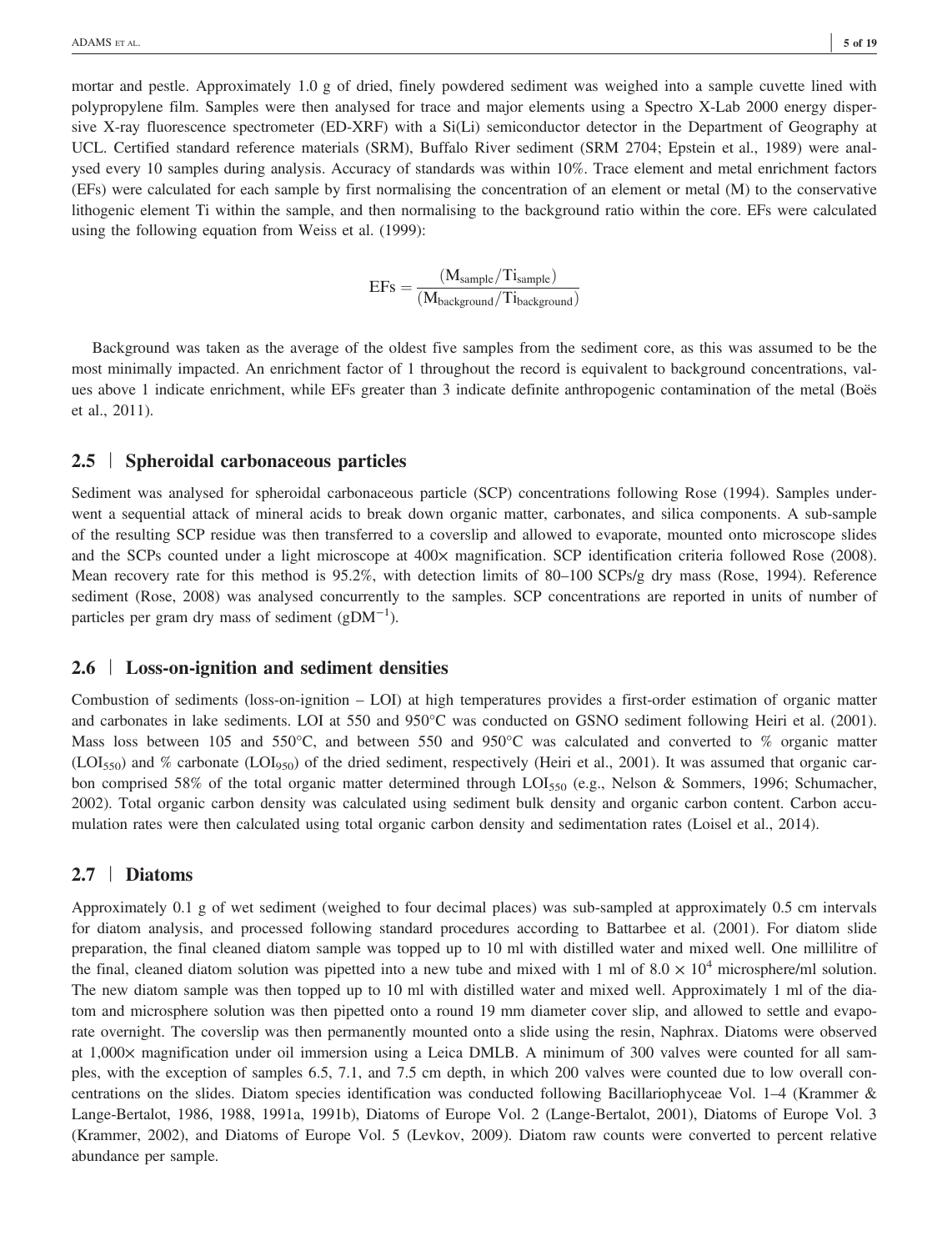# 2.8 | Statistical analyses

As the total number of diatom valves counted varied between samples, species richness was determined through rarefaction using 200 valves. Diatom species rarefaction richness was conducted on the diatom raw counts using the vegan package in R (Oksanen et al., 2018; R Core Team, 2018). Hill's N2, an index of the diversity of very abundant species in a single sample, was calculated on the full diatom dataset using C2 (Juggins, 2014). Diatom valve concentrations were calculated using the microsphere method, and normalised to the weight of sediment of the original sample (no. valves/g dry weight) (Battarbee & Kneen, 1982). Diatom valve accumulation rates were calculated using sedimentation rates (no. valves cm−<sup>2</sup>  $year^{-1}$ ).

Unconstrained ordinations were employed to detect major patterns of variation in the diatom assemblage data. While the gradient length of axis 1 was shorter than 2.0 standard deviation units (SD), unimodal methods (detrended correspondence analysis – DCA) were used, due to the obvious horseshoe pattern resulting from the use of linear methods (principal components analysis – PCA). DCA was performed in Canoco5 (Ter Braak & Šmilauer, 2012), on the untransformed diatom dataset containing only those species present at over 2% in a single interval, to eliminate the influence of very rare species and examine only major trends. Compositional change (β diversity) in the diatom flora was estimated by detrended canonical correspondence analysis (DCCA) (Birks, 2007; Smol et al., 2005), using estimated and extrapolated ages obtained from the  $^{210}Pb$  CRS age model as the constraining variable. Relative abundance data were square-root transformed to stabilise variances, but rare species were not down‐weighted. Detrending was done by segments and non‐linear rescaling. Monte Carlo permutation tests for temporally ordered data were used to determine significance levels ( $n = 499$ ).

Constrained cluster analysis (based on chord square distance) and breakpoint analysis were performed on the diatom dataset to determine diatom assemblage zones. Broken stick analysis was performed to determine the number of significant zones based on the constrained cluster analysis. Cluster analysis and broken stick analysis were performed in R using the rioja package (Juggins, 2017), and breakpoint analysis was performed in R using the segmented package (Muggeo, 2008). All stratigraphical plots were constructed using C2 (Juggins, 2014).

## 3 | RESULTS

# 3.1 | Radioisotope dating

Total <sup>210</sup>Pb activity reached equilibrium with supported <sup>210</sup>Pb activity at a depth of around 6.5 cm in the GSNO core (Figure 2a). Unsupported <sup>210</sup>Pb activities declined irregularly with depth (Figure 2b). The CRS dating model placed 1963 at around 4.1 cm, which is in agreement with the depth suggested by the  $137$ Cs record (Figure 2c). Sedimentation rates in the core show a very gradual increase in the 20th century, also indicated through a constant increase in unsupported  $^{210}Pb$  from 6 to 3.5 cm. There was little net change in unsupported 210Pb in the top 2.6 cm, likely to be derived from dilution caused by an increase in sedimentation rates in the 21st century (Figure 2d). Ages from 5.9 to 10 cm were extrapolated assuming constant sedimentation rates.

## 3.2 | Trace metals and elements

Trace elements and metals have the potential to provide information on anthropogenic contamination, and catchment disturbance. Elemental concentrations remained steady and unchanged in Lake Gusinoye prior to the 1930s. Beginning in the late 1930s, Ti-normalised EFs of Cu, Zn, and Pb increased above background levels (Figure 3). In the years closely following the end of World War II, EFs for Cu increased to 2.0, and EFs for Zn and Pb began a continuous increase above background (1.0) (Figure 3). EFs for Cu, Zn, and Pb peaked between 1970 and 1980, followed by slight declines but relatively steady values to the surface. Ti-normalised EFs for P showed first signs of an increase post 1940s, with accelerated increase in EFs beginning c. 1970, and peaking at 1.7 at the surface (Figure 3).

## 3.3 | Spheroidal carbonaceous particles

Spheroidal carbonaceous particles are unambiguous indicators of high-temperature fossil fuel combustion, especially from power stations. SCPs appear in the sediment record at Lake Gusinoye c. 1950 at ~500 SCPs/g dry weight, and are fairly steady in concentration and flux until c. 1980 (Figure 3). Post 1980, SCP concentration and flux increased, and peaked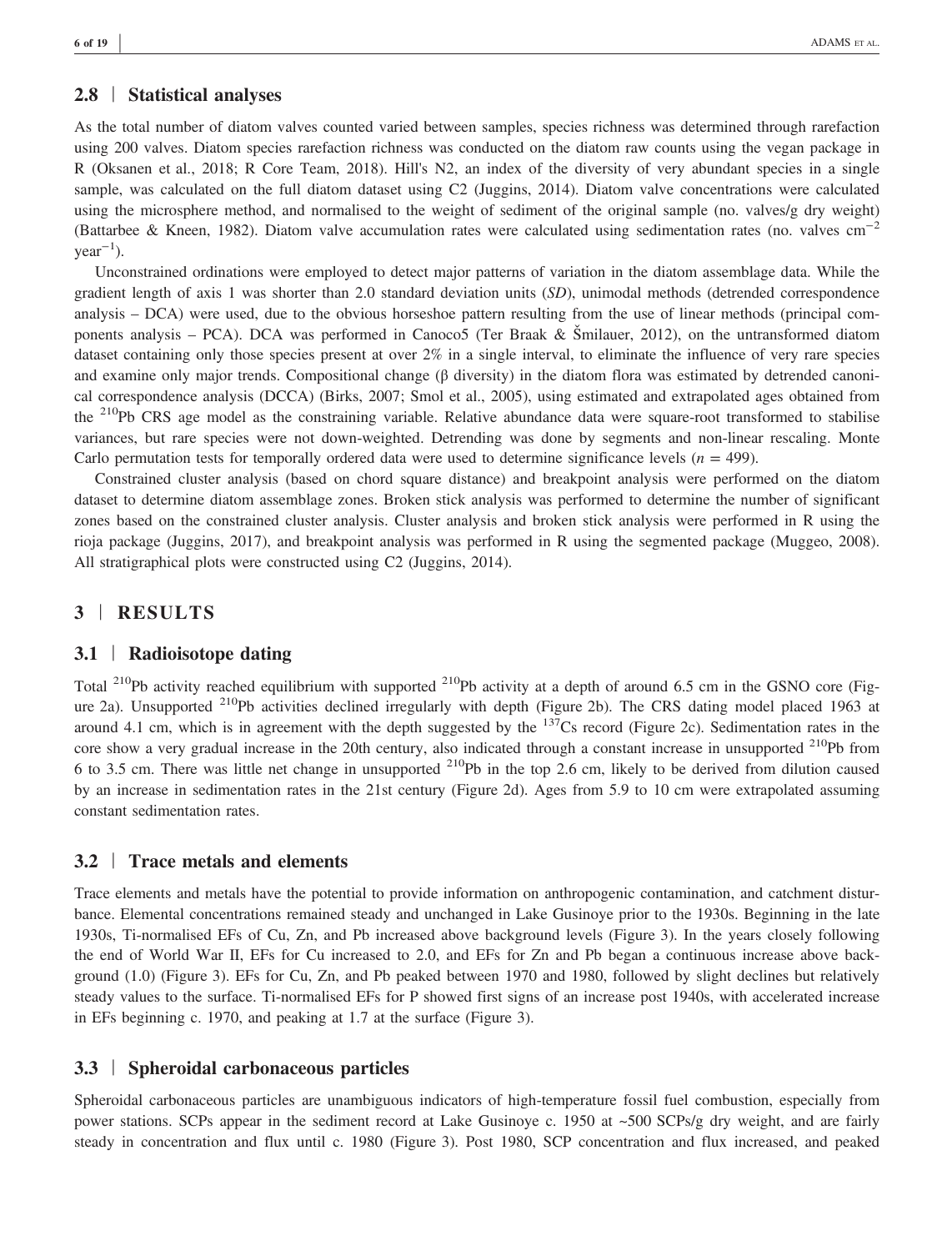

FIGURE 2 Fallout radionuclide concentrations in core GSNO taken from Lake Gusinoye, Russia, showing (a) total <sup>210</sup>Pb, (b) unsupported  $^{210}Pb$ , and (c)  $^{137}Cs$  concentrations versus depth. (d) Radiometric chronology of core GSNO taken from Lake Gusinoye, Russia, showing the CRS model <sup>210</sup>Pb dates and sedimentation rates. The solid line with diamond markers shows age, while the dashed line with square markers indicates sedimentation rate.

between the mid-1990s and early 2000s at ~1,200 SCPs/g dry weight and 12 SCPs cm<sup>-2</sup> year<sup>-1</sup>. SCP concentrations and fluxes have declined in recent years (Figure 3).

## 3.4 | Carbon accumulations

LOI<sub>550</sub> was steady at between 13.1% and 14.5% from the mid-17th century until the mid-1970s, at which point values began to increase, reaching 20.4% in the most recent sample (Figure 3). Carbon mass accumulation rates exhibit a four-fold increase since the late 19th century, from ~7 g m<sup>-2</sup> year<sup>-1</sup> to a peak of over 30 g m<sup>-2</sup> year<sup>-1</sup> in recent years (Figure 3).

## 3.5 | Diatoms

The diatom assemblages at Lake Gusinoye were dominated throughout the record by planktonic species. Constrained cluster analysis, DCA, breakpoint analysis, and broken stick analysis indicated the presence of three important zones within the diatom assemblages of the past 200 years, and significant shifts occurred c. AD 1920, and in the late 1970s. Zone 1 of the GSNO sediment record occurred from the base of the record to c. 1920. The diatom assemblages from the earliest part of the record were dominated (up to 70%) by Aulacoseria granulata, while subordinate species included small benthic fragilarioids of the Pseudostaurosira–Staurosira–Staurosirella complex, particularly Pseudostaurosira brevistriata (Figure 4). Declines in the relative abundance of A. *granulata* began in the 18th century (Figure 4). A steady decline in A. *granulata* continued into the 19th and 20th centuries, concurrent with increases in abundance of two other planktonic species, Fragilaria crotonensis and Lindavia ocellata (Figure 4). Fragilaria crotonensis first increased in the early 19th century, reaching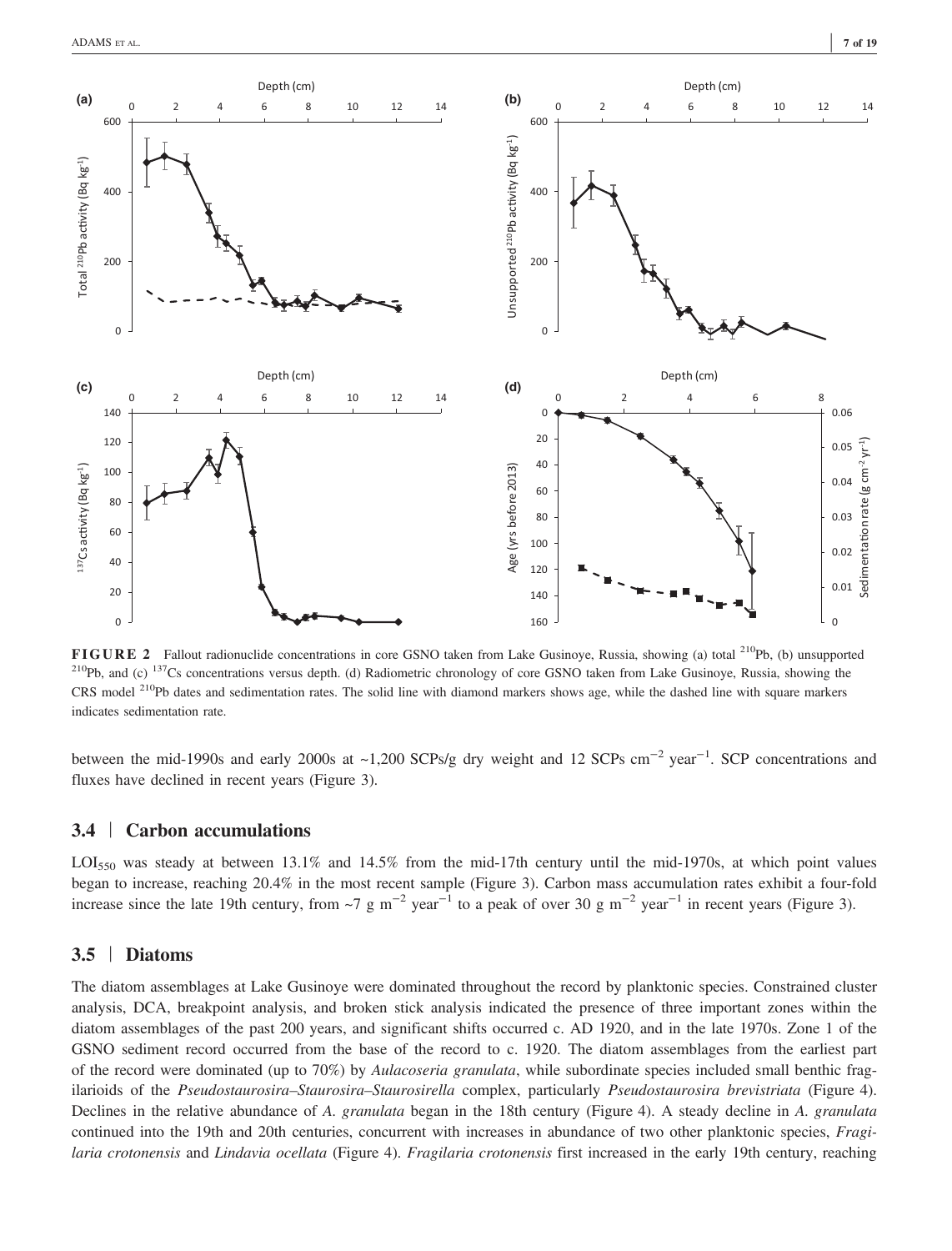

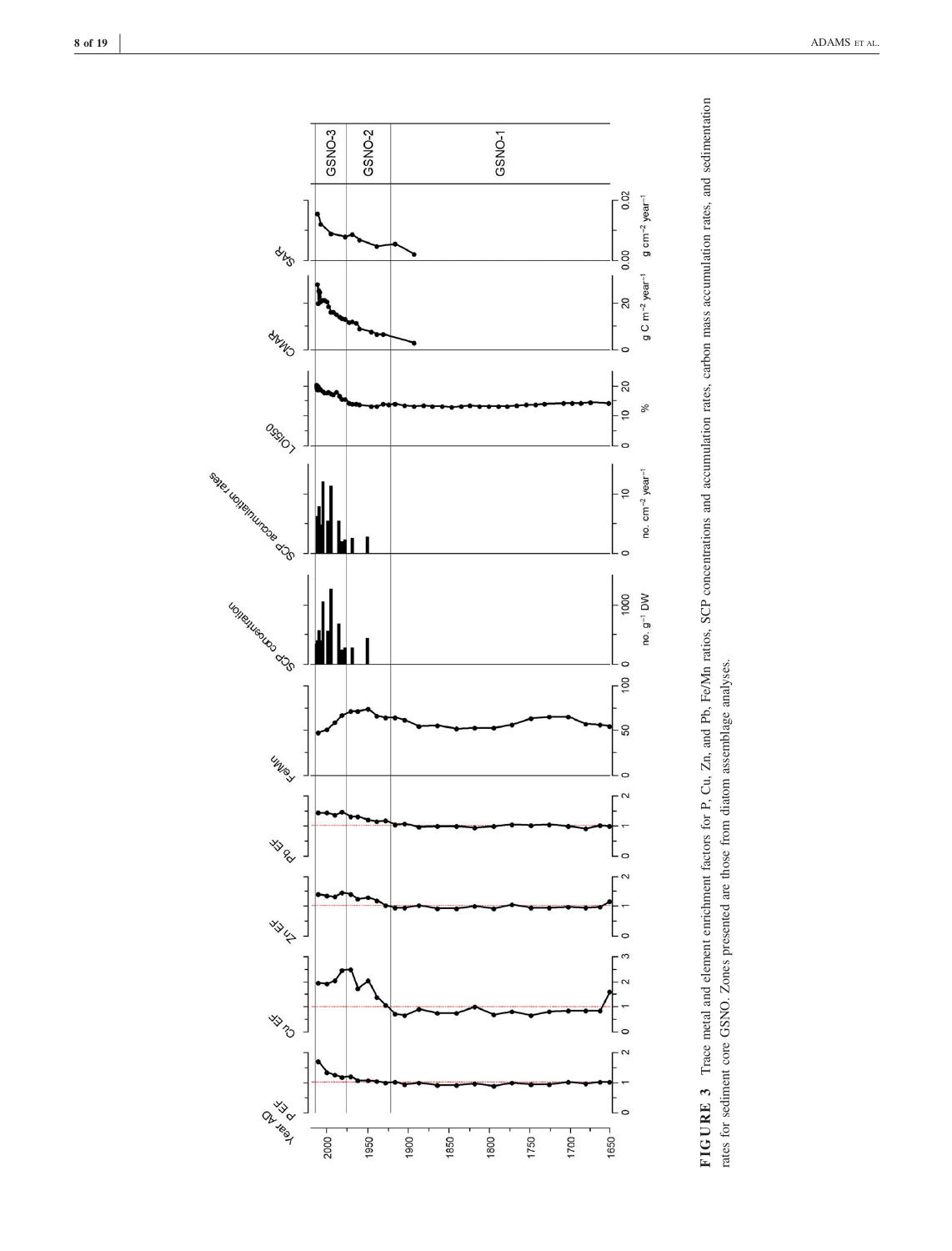



with species rarefaction, Hill's N2 diversity, detrended correspondence analysis (DCA) axis 1 scores, and detrended canonical correspondence analysis (DCCA) ( $\beta$  diversity) axis 1. Zones are based with species rarefaction, Hill's N2 diversity, detrended correspondence analysis (DCA) axis 1 scores, and detrended canonical correspondence analysis (DCCA) (β diversity) axis 1. Zones are based indicates species present in sample at less than 1% relative abundance. Diatom concentrations (no. valves/g dry weight) and diatom accumulation rates (no. valves cm<sup>-2</sup> year<sup>-1</sup>) are plotted, along FIGURE 4 Diatom assemblages of Lake Gusinoye from 17th century to present day. Relative abundances (%) of all diatoms present at over 5% at any one time in the sediment record. (+) indicates species present in sample at less than 1% relative abundance. Diatom concentrations (no. valves/g dry weight) and diatom accumulation rates (no. valves cm−2 year−1) are plotted, along FIGURE 4 Diatom assemblages of Lake Gusinoye from 17th century to present day. Relative abundances (%) of all diatoms present at over 5% at any one time in the sediment record. (+) on DCA, breakpoint, broken stick, and constrained cluster analyses. on DCA, breakpoint, broken stick, and constrained cluster analyses.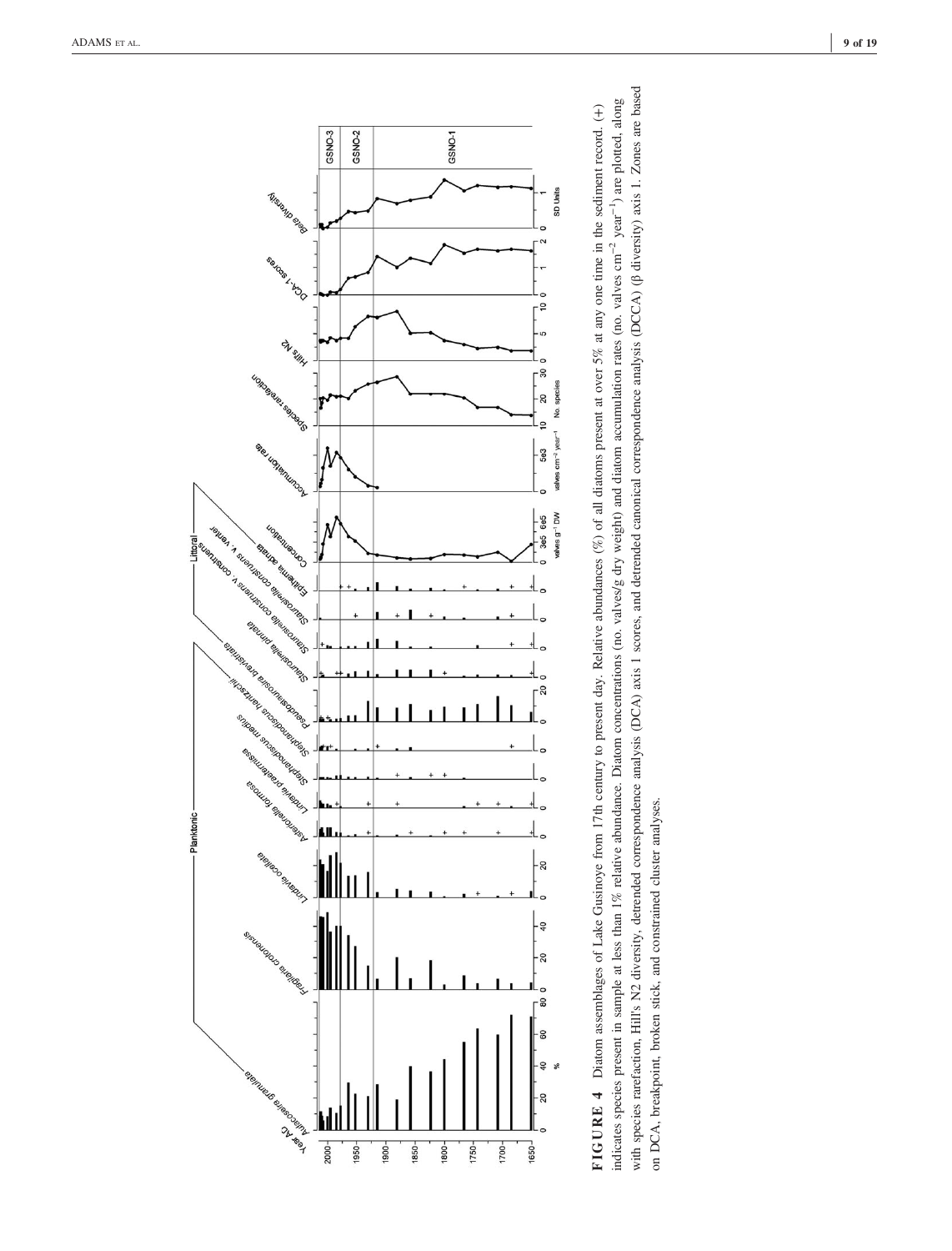abundances of  $\approx 20\%$  c. 1820 and again c. 1880. The second increase in F. crotonensis is concurrent with the increase in L. ocellata to ~5% abundance. Alongside late 19th and early 20th century changes in species abundances, species richness (rarefaction) and Hill's N2 measure of diversity increased (Figure 4).

Zone 2 of the diatom assemblages occurred from c. 1920 to the late 1970s, with the first significant breakpoint in the diatom DCA c. AD 1920. By the start of Zone 2, the previously dominant A. granulata had declined to  $\sim$ 20% relative abundance, replaced as dominant species by both  $F$ . *crotonensis* and  $L$ . *ocellata*. Relative abundances of  $A$ . *granulata* remained between 20% and 30% through Zone 2. Between c. 1920 and the 1970s, both L. ocellata and F. crotonensis continued to increase in abundance, seemingly at the expense of small Fragilarioids (Figure 4). Lindavia ocellata abundances increased to ~15% c. AD 1930, and remained steady throughout Zone 2, while F. crotonensis increased through Zone 2, to an abundance of 35% at the end of the zone. As species richness and Hill's N2 diversity began to decline c. AD 1950, diatom concentrations and fluxes began to increase.

Zone 3 of the diatom assemblages occurred from the late 1970s until AD 2013. Beginning in the 1970s and concurrent with the second breakpoint in the diatom DCA analyses c. AD 1977, increased abundances of planktonic Asterionella formosa were observed, while abundances of Lindavia praetermissa and Stephanodiscus hantzschii began to increase c. AD 1990. Abundances of F. crotonensis and L. ocellata increased at the onset of Zone 3 to ~40% and 20%, respectively. Since the onset of Zone 3, abundances of  $F$ . *crotonensis* and  $L$ , *ocellata* have remained relatively steady, and the assemblages have since been dominated by these two planktonic species, peaking at almost 50% and 30%, respectively (Figure 4). At the beginning of Zone 3, abundances of A. granulata declined once again to fluctuate between 5% and 15% through the zone. Diatom accumulation rates peaked c. AD 2000, however total diatom concentrations and fluxes, and all species fluxes have declined in the past two decades. Significant diatom compositional turnover was observed from Lake Gusinoye (β diversity = 1.300 SD;  $p = 0.002$ ). Between the mid-17th century and early 19th century, species composition was stable, with little change in β diversity during this time. Beginning c. AD 1930, at the onset of diatom Zone 2, greater species turnover was observed with declines in β diversity through diatom Zones 2 and 3.

## 4 | DISCUSSION

Lake Gusinoye has undergone several ecological shifts in response to multiple regional and local stressors in the past 100 years. Previous research has indicated increases in zoobenthic biomass from an annual average of 18.97 g/m<sup>2</sup> in the 1940s to 32.78  $g/m^2$  by the 1990s, and unprecedented changes in the structure of the zooplankton community at Lake Gusinoye since the 1980s from large cladocera and copepods to predominantly rotifers and small Daphnia (Borisenko et al., 1994; Pisarsky et al., 2005). These changes to the zooplankton community occurred concurrently to fish diversification, but also loss of native fish species (Borisenko et al., 1994). The new contaminant and diatom sedimentary records from Lake Gusinoye provide important insights into ecosystem change in response to multiple anthropogenic stressors on this economically and ecologically important freshwater ecosystem in southern Siberia.

## 4.1 | Anthropogenic contamination of Lake Gusinoye

Enrichment of trace metals started during the early 20th century, concurrent with known historical records of increasing local economies, including the development of coal-mining operations around the lake (Pisarsky et al., 2005). The increases in trace metal and SCP concentrations between 1950 and the 1980s reflect the intensification of both local and regional economic activity, including the construction of GSRPP (Pisarsky et al., 2005). Other regional lake sediment records of anthropogenic contamination indicate similar timing of events, including organic pollutants and SCP records from the south basin of Lake Baikal (BAIK6) (Rose et al., 1998), and from shallow lakes in the Selenga Delta (SLNG04), and Black Lake, a small lake adjacent to Lake Gusinoye (Adams, 2017; Adams et al., 2018) (Figure 5). Rapid increases in SCP concentrations in the south basin of Lake Baikal in the 1950s and 1960s reflected local increases in industrialisation across southeast Siberia (Rose et al., 1998), while small increases in Baikal's north basin reflected regional sources because they were of a similar magnitude to hemispherical background increases. Increased concentrations of polycyclic aromatic hydrocarbons (PAHs) in the Lake Baikal Basin in the 1940s–1960s also indicate a high likelihood of atmospherically deposited contaminants to Lake Gusinoye from both local and regional sources in the mid‐20th century (Adams et al., 2018; Shirapova et al., 2013). Close temporal matches between the Lake Gusinoye SCP record and SCP and PAH concentrations from lake sediment cores from the south basin of Lake Baikal (BAIK6), the Selenga Delta (SLNG04), and neighbouring Black Lake indicates the primary period of anthropogenic contamination from industrialisation occurred between the 1940s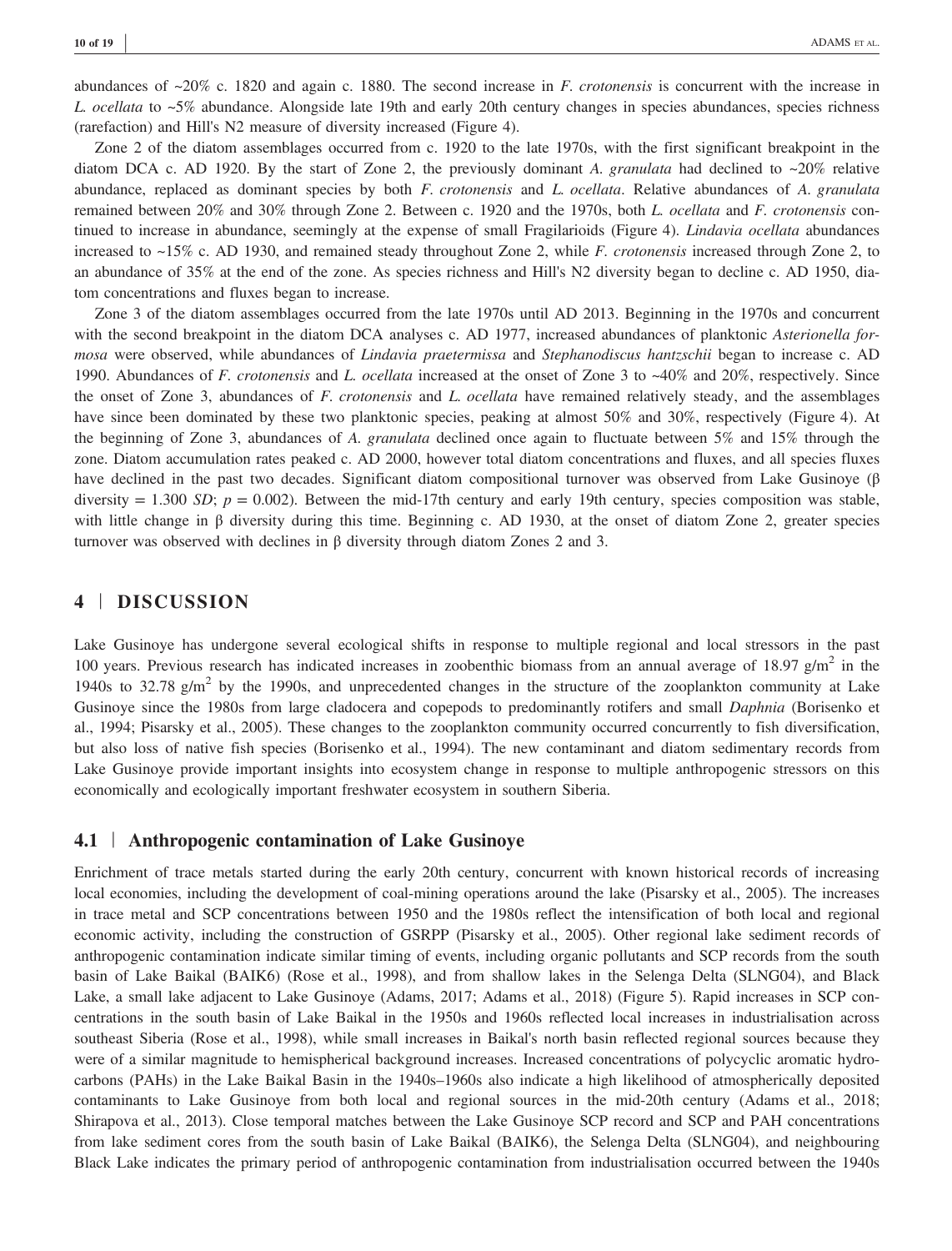

FIGURE 5 A comparison of anthropogenic contamination and diatom records from Lake Gusinoye with regional and local lake sediment records of anthropogenic contamination from Lake FIGURE 5 A comparison of anthropogenic contamination and diatom records from Lake Gusinoye with regional and local lake sediment records of anthropogenic contamination from Lake Baikal south basin (BAIK6), Selenga Delta lakes 34 (SLNG04) and neighbouring Black Lake, and Irkutsk, Russia temperature change since the late 19th century. Baikal south basin (BAIK6), Selenga Delta lakes #4 (SLNG04) and neighbouring Black Lake, and Irkutsk, Russia temperature change since the late 19th century.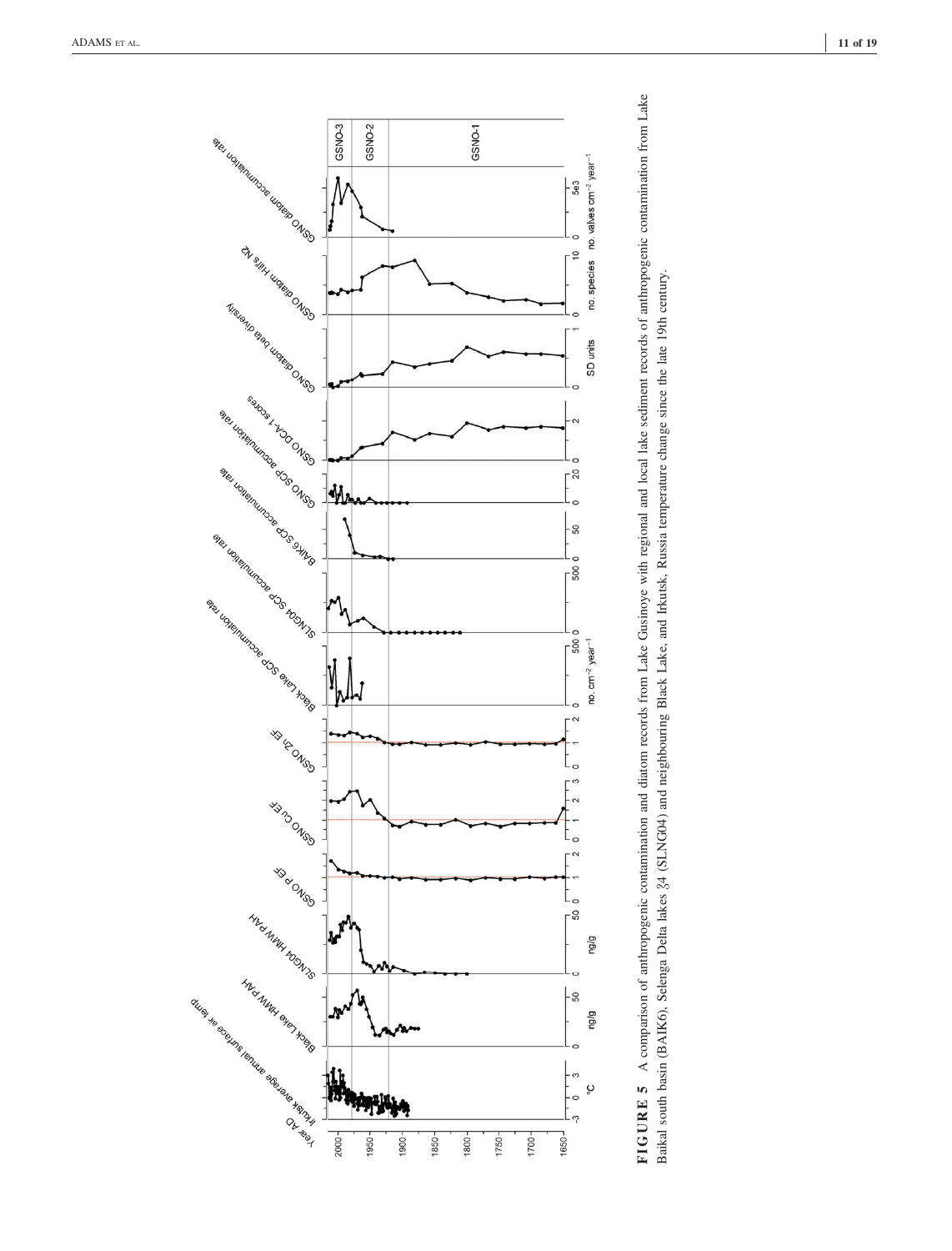and 1990s (Figure 5). Post-1940, increases in sediment P may reflect the gradual, long-term increase in P inputs to Lake Gusinoye, initially as a result of early agricultural practices in the region (Bazhenova & Kobylkin, 2013), then of increases in wastewater effluent into the lake from the GSRPP and the town of Gusinoozersk, and the impacts of fish farming, which were established in the lake in the 1980s (Pisarsky et al., 2005). While P chemistry is complex, making it difficult to interpret sedimentary changes in P as directly related to changes in P in the water column, there is little evidence for changing sedimentary redox conditions at this time in Lake Gusinoye (Figure 3), which may indicate that changes in sedimentary P in the 20th century provides an indication of directional change in P inputs to the lake. The sedimentary enrichment of P since the 1940s coincides with the measured increases in phosphate observed by Borisenko et al. (1994) between the mid-20th century and early 1990s in Lake Gusinoye.

#### 4.2 | Biological responses

Over the past 150 years, undisturbed, temperate lakes show little change in diatom β diversity (only ~1 SD) (Smol et al., 2005). These sites act as good reference points for comparing diatom β diversity in lakes in other regions with contrasting impact histories. Diatom composition in Lake Gusinoye shows significant change over the past few hundred years (Figure 4). Overall, Lake Gusinoye β diversity (1.3 SD) exceeds mean reference conditions from unimpacted lakes in North America and northern Europe (Hobbs et al., 2010; Smol et al., 2005), western Greenland (Hobbs et al., 2010), the Tibetan Plateau (Wischnewski et al., 2011), and nearby East Sayan Mountains (Mackay et al., 2012). However, Lake Gusinoye β diversity is lower than found in impacted lakes in Svalbard (Holmgren et al., 2010) and permafrost thaw slump‐affected lakes in the Canadian Arctic (Thienpont et al., 2013). Prior to the 1800s, diatom assemblages were very stable in Lake Gusinoye (Figure 4), which we suggest represents reference conditions and baseline assemblages for the lake prior to anthropogenic development in the region. Evidence for diatom compositional turnover starts in the early decades of the 19th century, and accelerates in the lake after AD 1950. Whereas in polar regions increased β diversity is attributed to the limnological impacts of climate change, we argue that in Lake Gusinoye, species turnover is driven by multiple factors, notably impacts of development around the lake and its catchment over the past 100 years, alongside global warming in the past few decades. It is interesting to note that high β diversity was also observed in alpine lakes in the American Cordillera linked to increased Nr availability (Hobbs et al., 2010).

The early part of our record is dominated by the heavily silicified diatom, A. granulata (Figure 4). It is a meroplanktonic species, which means it is adapted to being suspended in the water column during periods of turnover (Kilham, 1990). When lakes stratify, A. granulata sinks out of the photic zone, but because it forms resting spores from which it can regenerate (Schelske et al., 1995) once mixing recommences, for example due to strong autumnal winds, it can become entrained back into the water column. One of the most striking features of the diatom record is the gradual decline in abundance of A. granulata from approximately AD 1750 to the late 19th century (Figure 4). There are good historical records for 18th century development of Lake Gusinoye. When A. *granulata* dominated the sequence, the lake was divided into two separated, smaller lakes. However, after AD 1730, water levels in the region rose and the basin was flooded. So prior to AD 1750, conditions in the region must have been such that deep mixing of Lake Gusinoye occurred, which allowed regeneration of nutrients such as silica for A. granulata to take up. Elsewhere in the region, paleolimnological records indicate that climate was very cold at this time, linked to the latter stages of the LIA (Mackay et al., 2005, 2012). After ice break up in spring on Lake Gusinoye, cold waters would have been easy to mix, so supporting A. *granulata*. Additionally, growing season at the time would have been shorter, leading to shorter and weaker periods of stratification.

Increasing river flow and flooding of the lake after AD 1750 was likely caused by warming, as the region came out of the LIA, causing widespread hydrological instability (Pisarsky et al., 2005). Regional warming will also have caused the growing season and period of surface water stratification in lakes to lengthen. In Lake Gusinoye, this may have limited upwelling of nutrients, resulting in the decline in A. *granulata. F. crotonensis* is a common indicator of increasing nutrient influx and increasing trophic level in freshwater lakes (Akcaalan et al., 2007; Saros et al., 2005), and the early increase in F. crotonensis, especially after AD 1800 is concordant with both flooding of Lake Gusinoye, and earliest agricultural expansion and widespread deforestation in the Selenga River basin, likely leading to increased mobility and delivery of nutrients (Bazhenova & Kobylkin, 2013). Increased diatom turnover after AD 1800 therefore is a response to regional warming after the cool conditions of the LIA. Hill's N2 diversity values also increase at this time, indicative of increases in available resources (Interlandi & Kilham, 2001), likely brought in with meltwater floods.

Prior to the end of the 19th century, shifts in diatom communities between A. granulata and F. crotonensis were gradual but persistent, as highlighted by DCA axis 1 scores (Figure 4). It was not until the start of the 20th century that we start to see critical ecological transitions occurring in the diatom record. The first transition marks the stabilisation of A. granulata,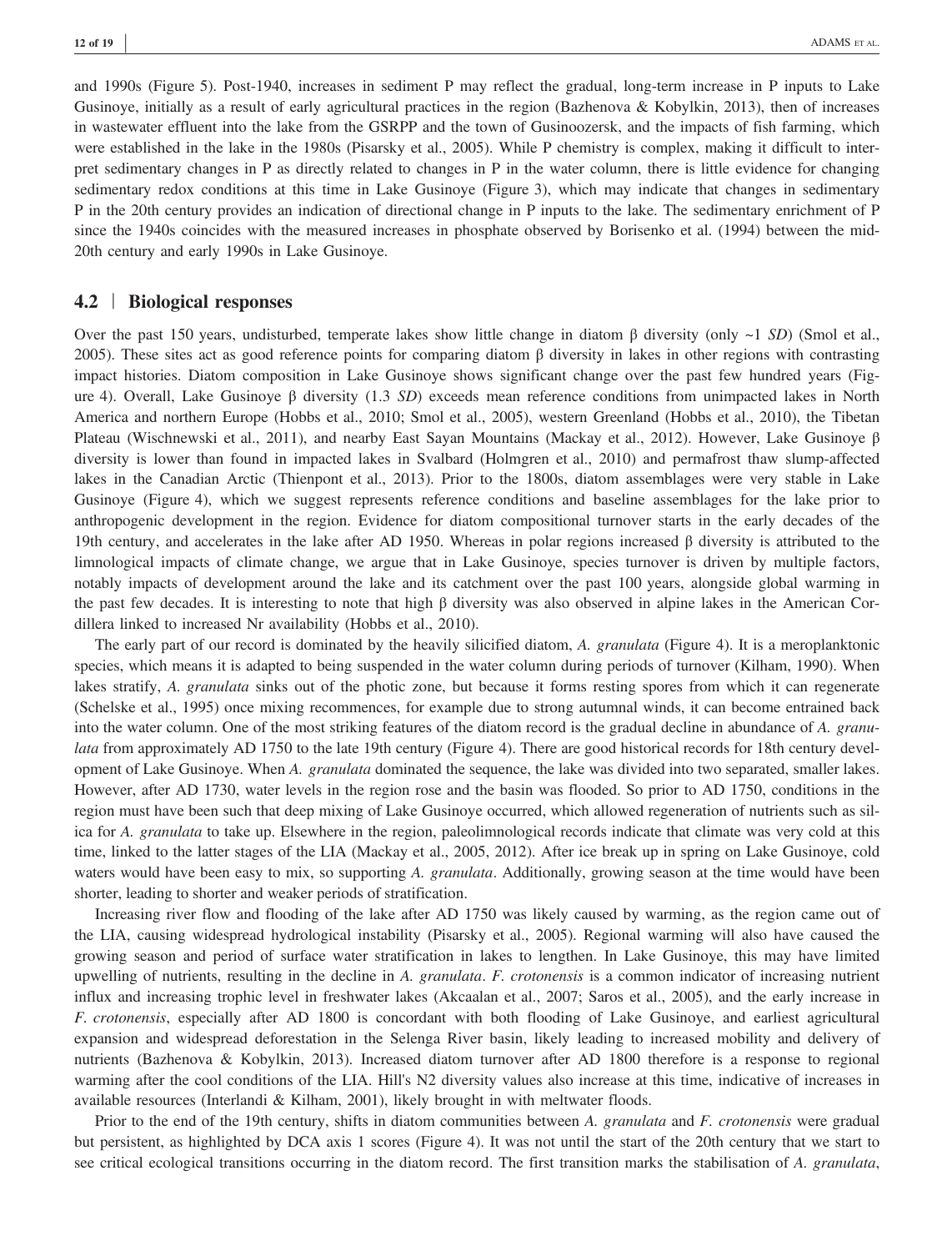but rapid increases in two other planktonic taxa, F. crotonensis and L. ocellata c. AD 1920 (Figure 4). This switch in community is concurrent with increases in diatom fluxes, trace metal enrichment, and SAR (Figure 3). These early 20th century changes in the diatom communities are likely an ecological response to land-use change from increasing livestock populations (Bazhenova & Kobylkin, 2013) and mining (Pisarsky et al., 2005) resulting in increased soil erosion, against a backdrop of increasing regional temperatures (Figure 5). Fragilaria crotonensis is known to respond to increases in nitrogen, and has been considered as an indicator of increasing Nr in previously oligotrophic lakes in the western United States, as a result of increased nitrogen deposition (Hobbs et al., 2010; Saros et al., 2005; Wolfe et al., 2006), as well as rising nitrate concentrations (Stoermer et al., 1978; Wolin et al., 1991), and therefore may be indicative of increasing nutrient flux to the lake. *Lindavia ocellata* may indicate a response to continued warming temperatures, weaker lake turnover, and strengthened stratification (Liu et al., 2017; Malik & Saros, 2016). Although it may also represent a switch in the lake from N to P limitation (Winder & Hunter, 2008). Therefore, the first significant change in the diatom community of Lake Gusinoye, post baseline conditions, was likely a response to intensifying anthropogenic activities and nutrient enrichment from N, against a background of warmer temperatures in the early 20th century (Figure 5).

The second significant change in diatom community composition occurred in the late 1970s (Figure 4), when livestock populations and concomitant soil erosion in the region were at their highest (Bazhenova & Kobylkin, 2013). Aulacoseira granulata abundances decline, reaching their lowest levels for the whole record, L. ocellata and F. crotonensis reach their highest abundances, and taxa including A. formosa, L. praetermissa, and S. hantzschii become persistent in the record, all of which may be indicative of increasing nutrient levels, both N and P, in Lake Gusinoye. Total diatom fluxes reach their highest values for the whole record, before declining in the most recently deposited sediments. The significant changes occurring in the late 20th century occur concurrently with peak SCP concentrations and P enrichment above background levels, indicative of high economic and agricultural activity in the region (Figure 5). Asterionella formosa in particular has been linked in large freshwater lakes to increasing anthropogenic development and associated nutrient enrichment, particularly nitrogen (Bergstöm & Jansson, 2006; Stoermer et al., 1991; Wolin et al., 1991), and competes well for P in high Si environments (Bradbury, 1988; Saros et al., 2005). The concurrent high abundances of F. crotonensis and A. formosa have been used previously to infer increased nutrient loadings and anthropogenic disturbances in lake catchments (Anderson et al., 1995; Forrest et al., 2002; Fritz et al., 1993; Garrison & Wakeman, 2000; Hobbs et al., 2010; Wolin & Stoermer, 2005). Further, both F. crotonensis and A. formosa have been shown to respond primarily to increases in silica and nitrogen in both temperate and alpine lakes (Bennion et al., 2011; Saros et al., 2005). Therefore, the combined high abundances of F. crotonensis and A. formosa, alongside low abundances of Stephanodiscus spp., may represent low but increasing P conditions and moderately abundant N and Si (Michel et al., 2006). Indeed, spot measurements from Lake Gusinoye indicate concentration increases for several nutrients between the mid-20th century and the early 1990s, including phosphate (from 0.003–0.03 up to 0.09 mg/L), sulphate (from 8 to 68 mg/L), nitrate (from 0.035 to 0.9 mg/L), and ammonium (from 0.001 to 2.4 mg/L) (Borisenko et al., 1994; Khakhinov et al., 2005). Furthermore, *Epithemia adnata*, which contains endosymbiotic cyanobacteria in its cells to assist in nitrogen fixation, completely disappears from the Lake Gusinoye sediment record at this time, lending support to our suggestion that nitrogen supply was plentiful (DeYoe et al., 1992).

Ecological changes in the late 20th century are also likely a response to the onset of aquaculture economies (primarily Cyprinus carpio and Acipenser baeri baicalensis) in the northern basin of Lake Gusinoye c. AD 1980. Aquaculture is known to result in increases in organic matter deposition in aquatic systems due to fish food deposition and increased faecal matter, and inorganic nutrient enrichment, particularly ammonium, nitrate, nitrite, and phosphate (San Diego‐McGlone et al., 2008). Primary producers have been observed to respond strongly to increasing nutrient levels related to fish farming activities, manifested, for example, as transitions to new primary producer communities, and increased occurrences of harmful algal blooms (e.g., Jiang et al., 2013; San Diego-McGlone et al., 2008; Wang et al., 2009). Thermal effluent from the GSRPP in recent decades provided excellent conditions for aquaculture to thrive (Pisarsky et al., 2005). The presence of thermal discharge from the GSRPP and the onset of aquaculture in Lake Gusinoye coincided with further declines in A. granulata, and our recorded increase in A. formosa, L. praetermissa, and S. hantzschii, and peaks in diatom flux. However, declines in fluxes of all diatoms since c. 2000 may be evidence for either their decline in the water column linked to increasing stratification, increased grazing, or increased competition for resources from other algal groups. Therefore aquaculture and thermal pollution from the GSRPP are the latest in the multitude of 20th century anthropogenic stressors impacting the ecology of Lake Gusinoye, which resulted in significant shifts in diatom assemblages during the past several centuries.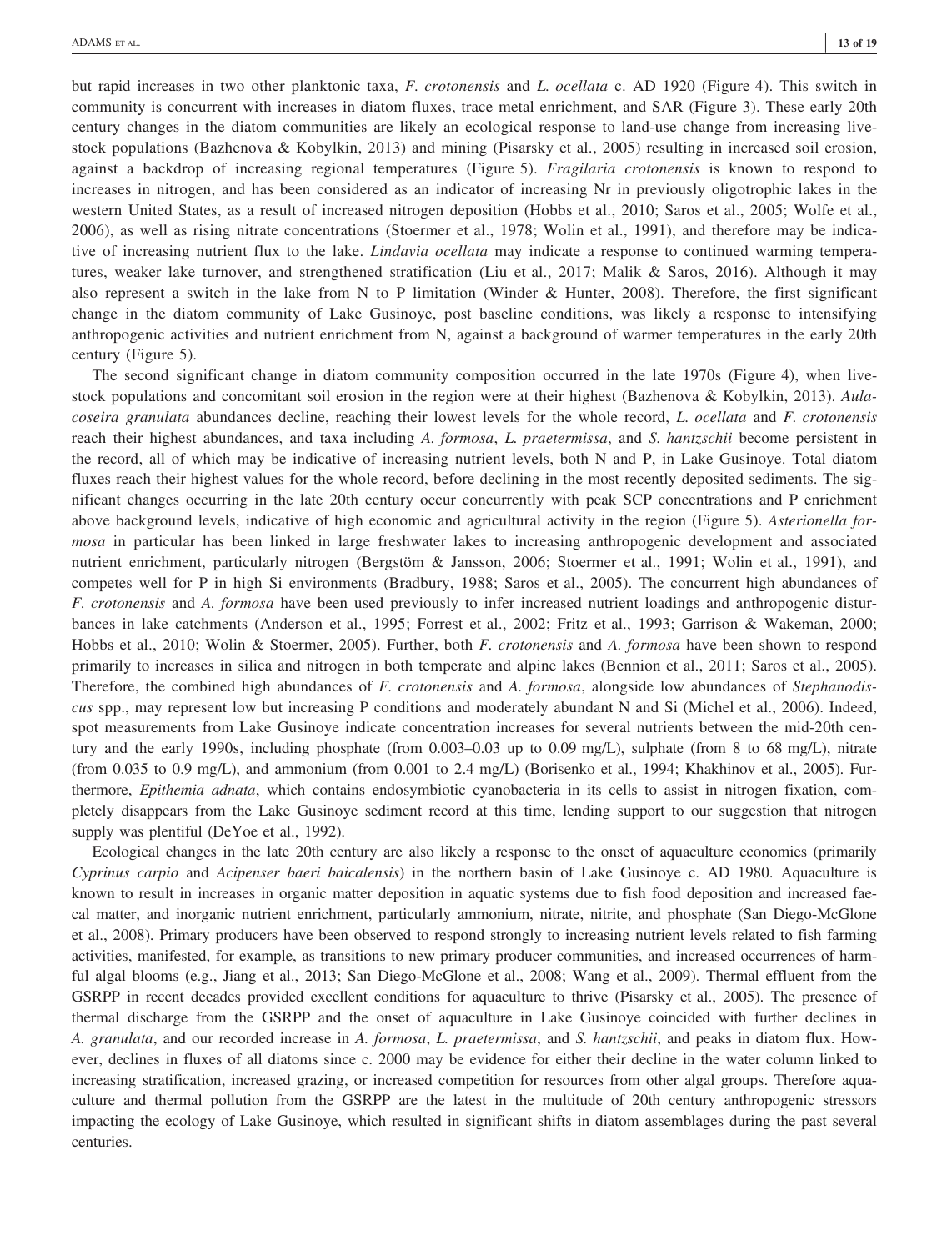## 4.3 The nature of ecological shifts in multi-stressor systems

Diatom assemblage changes at Lake Gusinoye during the 20th century now indicate that primary producer communities have undergone significant shifts relative to pre-industrial assemblages. Our findings of primary producer changes correspond with previous studies of increasing zooplankton biomass and change in zooplankton community structure and fish diversification since the mid to late 20th century (Borisenko et al., 1994). Therefore, rapid and extensive 20th century anthropogenic development in and around the Gusinoozersk region resulted in whole‐ecosystem shift of Lake Gusinoye to historically novel ecological communities for the lake. Major shifts at all trophic levels in Lake Gusinoye have come as a result of the multiple anthropogenic stressors impacting the lake ecosystem. In multi‐stressor environments, it is possible that the ecological effect of multiple disturbances may be individual, with each stressor inciting an individual response, with an overall additive effect of all stressors. However, the interaction between multiple stressors may result in exceptional ecological shifts and novel ecological communities and trajectories (Bogan & Lytle, 2011; Christensen et al., 2006; Jackson et al., 2016b; Sala et al., 2000), promoting more extensive and/or rapid change, as well as unexpected or unprecedented response to stressors. At Lake Gusinoye, this includes an assessment that the record of diatom assemblages since the mid‐ 17th century provides evidence for a current novel trajectory for algal communities. This includes significant shifts in the planktonic diatom community and declines in the littoral community, with no evidence for recovery, and overall decline in diatom flux since c. 2000, likely due to shifts in trophic dynamics or stronger stratification regimes.

Overall, diatom community changes indicate that increasing nutrient loadings to Lake Gusinoye since the early 20th century have had a greater impact on primary producer communities than increasing regional temperatures. This is in contrast to recent shifts observed in diatom communities from many other lakes in cold regions, which primarily experience increases in small *Discotella/Lindavia* species as a result of reduced ice cover and/or enhanced thermal stratification due to increasing temperatures (e.g., Rühland et al., 2003, 2008; Smol et al., 2005; Sorvari et al., 2002). This dominant shift was not observed at Lake Gusinoye. Therefore, Lake Gusinoye appears to either be more sensitive to nutrient increases than other northern lakes, or indicates that, where the opportunity allows due to local or regional sources, diatom responses to nutrient increases will dominate over responses to warming temperatures. However, the rate of compositional turnover (β– diversity; 1.3 SD), and major shifts in diatom assemblages, that is concurrent increase in F. crotonensis and L. ocellata with declines in A. granulata, fragilarioids, and E. adnata, followed by concurrent increases in A. formosa and L. praetermissa, may indicate a simultaneous response to increasing nutrients and temperature, with a switch from deep mixing and nutrient upwelling with plentiful silica supply to a lake with high nitrogen levels, abundant silica, and longer stratification times. Moreover, temperature and nutrients may interact with each other at several ecological levels, from individual to whole ecosystem, resulting in feedbacks (Cross et al., 2015). Therefore, the post AD 1920 diatom assemblage shifts observed may be the result of synergistic effects of increasing nutrients and temperature at Lake Gusinoye.

## 5 | CONCLUSION

Lake Gusinoye is a multi-stressor environment, and numerous human-related changes in the Gusinoozersk region have been documented through the 20th century, all with the potential to impact ecological community structure and function. Trace metal and element records combined with SCP concentrations indicate early impacts of regional and local development c. AD 1920, concurrent with the onset of increasing livestock numbers and deforestation resulting in increased regional soil erosion. Previous studies have indicated shifts in zooplankton and fish communities since the 1980s as a response to human-related stressors. Now, we show that primary producers have also responded with significant shifts in community structure to the multitude of developments in the Lake Gusinoye region. Diatoms first underwent assemblage shifts as a result of hydrological changes, including increased river flow and flooding, and regional warming leading to lengthening growing season and strengthening of stratification, due to the termination of the LIA in southern Siberia. Since the early 20th century, diatom communities have changed more profoundly as a result of multiple anthropogenic stressors, including nutrient influx, aquaculture, and wastewater discharge from the Gusinoozersk State Regional Power Plant. Lake Gusinoye is an economically and ecologically important freshwater system in southern Siberia. These records of significant ecological change in the second largest lake in southern Siberia reveal that anthropogenic stressors have had a significant impact on primary producers within the lake. However, despite declines in animal husbandry over the past few decades, diatom assemblages remain indicative of a persistent enriched system, which is likely related to increasing dependency on local aquaculture in the lake, and potential interactive effects between increasing regional temperatures and nutrients.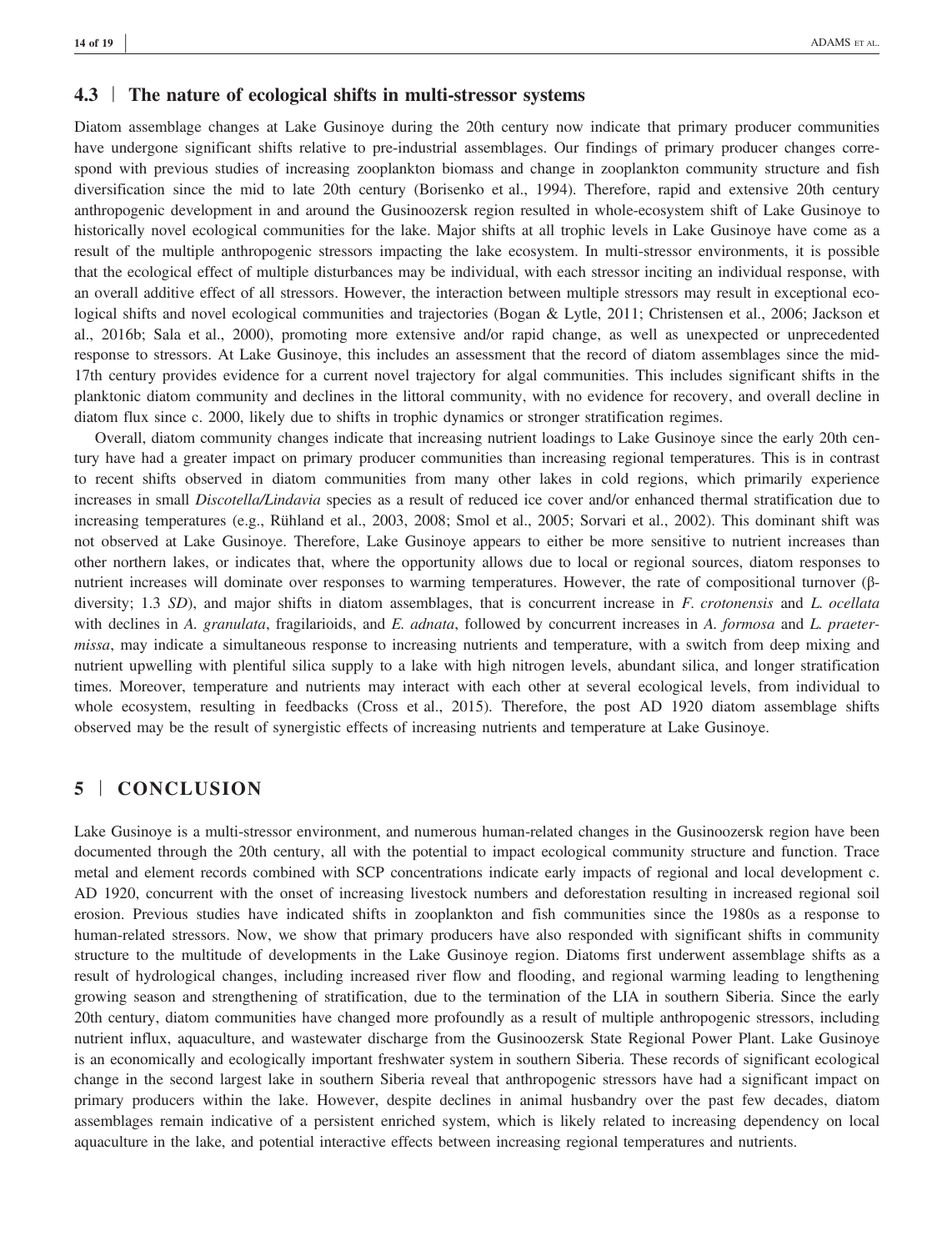### ACKNOWLEDGEMENTS

We wish to acknowledge the various agencies who helped fund this work, including a Dudley Stamp Memorial Award from RGS‐IBG to JKA, National Nature Science Foundation of China (grant number 41773149) to YP, and RFBR grant No. 16‐05‐00586, Integration Project SB RAS No. 0341‐2016‐001, project IX.136.2 No. 0346‐2016‐0005, project 2017‐ 220‐06‐1656 and RSF grant No. 16‐17‐10079 (field work, coring, and geomorphology) to AAS. Thank you to M. Irving for help with making the maps, and we thank the two reviewers who provided constructive comments on how to improve the manuscript.

## ORCID

Jennifer K. Adams  $\blacksquare$  https://orcid.org/0000-0002-0380-3832

## **REFERENCES**

- Adams, J. K. (2017). Multiproxy reconstructions of recent environmental change: Understanding the ecological response of shallow lakes within the Selenga River basin, southeast Siberia, to anthropogenic and natural disturbances. Unpublished Doctoral thesis, Department of Geography, University College London.
- Adams, J. K., Martins, C. C., Rose, N. L., Shchetnikov, A. A., & Mackay, A. W. (2018). Lake sediment records of persistent organic pollutants and polycyclic aromatic hydrocarbons in Southern Siberia mirror the changing fortunes of the Russian economy over the past 70 years. Environmental Pollution, 242, 528–538.<https://doi.org/10.1016/j.envpol.2018.07.005>
- Akcaalan, R., Albay, M., Gurevin, C., & Cevik, F. (2007). The influence of environmental conditions on the morphological variability of phytoplankton in an oligo-mesotrophic Turkish lake. Annals of Limnology – International Journal of Limnology, 43, 21–28. [https://doi.org/10.1051/](https://doi.org/10.1051/limn/2007024) [limn/2007024](https://doi.org/10.1051/limn/2007024)
- Anderson, N. J., Renberg, I., & Segerström, U. (1995). Diatom production responses to the development of early agriculture in a boreal forest lake‐catchment (Kassjon, northern Sweden). Journal of Ecology, 83, 809–822.<https://doi.org/10.2307/2261418>
- Appleby, P. G. (2001). Chronostratigraphic techniques in recent sediments. In W. M. Last & J. P. Smol (Eds.), Tracking environmental change using lake sediments, Vol. 1: Basin Analysis, Coring, and Chronological Techniques (pp. 171–203). Dordrecht, The Netherlands: Kluwer Academic Publishers.
- Appleby, P. G., & Oldfield, F. (1978). The calculation of <sup>210</sup>Pb dates assuming a constant rate of supply of unsupported <sup>210</sup>Pb to the sediment. Catena, 5, 1–8.
- Battarbee, R. W., Jones, V., Flower, R., Cameron, N., Bennion, H., Carvalho, L., & Juggins, S. (2001). Diatoms. In J. Smol, H. J. B. Birks & M. Last (Eds.), Tracking environmental change using lake sediments, Volume. 3: Terrestrial, algal and siliceous indicators (pp. 155–202). Dordrecht, The Netherlands: Kluwer Academic Publishers.
- Battarbee, R. W., & Kneen, M. J. (1982). The use of electronically counted microspheres in absolute diatom analysis. Limnology and Oceanography, 27, 184–188.<https://doi.org/10.4319/lo.1982.27.1.0184>
- Batueva, E. M. (2016). Geo-ecological problems of Lake Gusinoye. Geoecology and ecology of water systems. Tomsk. 281–282. (In Russian)
- Bazarov, D. B. (1969). To the question of periodic fluctuations in the level of the Lake Gusinoye and the formation of its basin. Local history collection. Ulan-Ude, Vol. 6. pp. 43–47. (In Russian)
- Bazhenova, O. I., & Kobylkin, D. V. (2013). The dynamics of soil degradation processes within the Selenga Basin at the agricultural period. Geography and Natural Resources, 34, 221–227.<https://doi.org/10.1134/S1875372813030050>
- Bennion, H., Simpson, G. L., Anderson, N. J., Clarke, G., Dong, X., Hobæk, A., Guilizzoni, P., Marchetto, A., Sayer, C. D., Thies, H., & Tolotti, M. (2011). Defining ecological and chemical reference conditions and restoration targets for nine European lakes. *Journal of Paleo*limnology, 45, 415–431.<https://doi.org/10.1007/s10933-010-9418-4>
- Bergstöm, A., & Jansson, M. (2006). Atmospheric nitrogen deposition has caused nitrogen enrichments and eutrophication of lakes in the northern hemisphere. Global Change Biology, 12, 635–643.<https://doi.org/10.1111/j.1365-2486.2006.01129.x>
- Birks, H. J. B. (2007). Estimating the amount of compositional change in late-Quaternary pollen-stratigraphical data. Vegetation History and Archaeobotany, 16, 197–202.<https://doi.org/10.1007/s00334-006-0079-1>
- Boës, X., Rydberg, J., Martinez-Cortizas, A., Bindler, R., & Renberg, L. (2011). Evaluation of conservative lithogenic elements (Ti, Zr, Al, and Rb) to study anthropogenic element enrichments in lake sediments. Journal of Paleolimnology, 46, 75–87. [https://doi.org/10.1007/s10933-](https://doi.org/10.1007/s10933-011-9515-z) [011-9515-z](https://doi.org/10.1007/s10933-011-9515-z)
- Bogan, M. T., & Lytle, D. A. (2011). Severe drought drives novel community trajectoriesin desert stream pools. Freshwater Biology, 56, 2070– 2081.<https://doi.org/10.1111/j.1365-2427.2011.02638.x>
- Borisenko, I. M., Pronin, N. M., & Shaibonov, B. B. (Eds.) (1994). Ecology of Lake Gusinoe. Ulan-Ude, Russia: Buryat Academic Press. (In Russian).
- Bradbury, J. P. (1988). A climatic‐limnological model of dia‐ tom succession for palaeolimnological interpretation of varved sediments at Elk Lake, Minnesota. Journal of Paleolimnology, 1, 115–131.<https://doi.org/10.1007/BF00196068>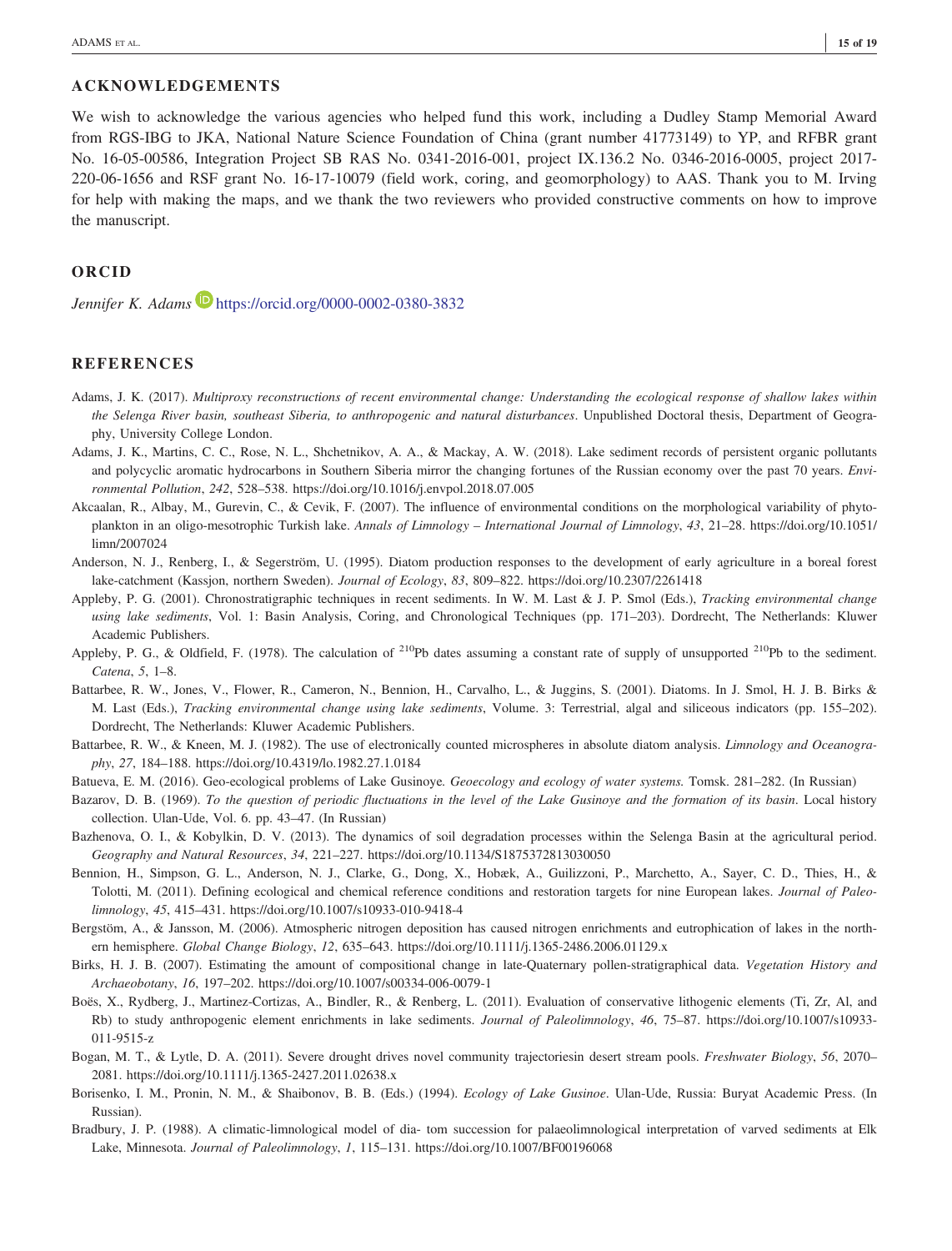- Catalan, J., Pla-Rabés, S., Wolfe, A. P., Smol, J. P., Rühland, K. M., Anderson, N. J., Kopáˇcek, J., Stuchlík, E., Schmidt, R., Koinig, K. A., Camarero, L., Flower, R. J., Heiri, O., Kamenik, C., Renberg, I. (2013). Global change revealed by palaeolimnological records from remote lakes: A review. Journal of Paleolimnology, 49, 513–539.<https://doi.org/10.1007/s10933-013-9681-2>
- Christensen, M. R., Graham, M. D., Vinebrooke, R. D., Findlay, D. L., Paterson, M. J., & Turner, M. A. (2006). Multiple anthropogenic stressors cause ecological surprises in boreal lakes. Global Change Biology, 12, 2316-2322.<https://doi.org/10.1111/j.1365-2486.2006.01257.x>
- Cross, W. F., Hood, J. M., Benstead, J. P., Huryn, A. D., & Nelson, D. (2015). Interactions between temperature and nutrients across levels of ecological organization. Global Change Biology, 21, 1025–1040.<https://doi.org/10.1111/gcb.12809>
- DeYoe, H. R., Lowe, R. L., & Marks, J. C. (1992). Effects of nitrogen and phosphorus on the endosymbiont load of Rhopalodia gibba and Epithemia turgida (Bacillariophyceae). Journal of Phycology, 28, 773–777.
- Dodds, W. K., Perkin, J. S., & Gerken, J. E. (2013). Human impact on freshwater ecosystem services: A global perspective. Environmental Science & Technology, 47, 9061–9068.
- Dubois, N., Saulnier-Talbot, É., Mills, K., Gell, P., Battarbee, R., Bennion, H., Chawchai, S., Dong, X., Francus, P., Flower, R., & Gomes, D. F. (2018). First human impacts and responses of aquatic systems: A review of palaeolimnological records from around the world. The Anthropocene Review, 5, 28–68.<https://doi.org/10.1177/2053019617740365>
- Epstein, M. S., Diamondstone, B. I., & Gills, T. E. (1989). A new river sediment standard reference material. Talanta, 36, 141–150. [https://doi.](https://doi.org/10.1016/0039-9140(89)80089-X) [org/10.1016/0039-9140\(89\)80089-X](https://doi.org/10.1016/0039-9140(89)80089-X)
- Forrest, F., Reavie, E. D., & Smol, J. P. (2002). Comparing limnological changes associated with the 19th century canal construction and other catchment disturbances in four lakes within the Rideau Canal system Ontario, Canada. Journal of Limnology, 61, 183–197. [https://doi.org/10.](https://doi.org/10.4081/jlimnol.2002.183) [4081/jlimnol.2002.183](https://doi.org/10.4081/jlimnol.2002.183)
- Fritz, S. C., Kingston, J. C., & Engstrom, D. R. (1993). Quantitative trophic reconstruction from sedimentary diatom assemblages: A cautionary tale. Freshwater Biology, 30, 1–23.<https://doi.org/10.1111/j.1365-2427.1993.tb00784.x>
- Gallardo, B., Clavero, M., Sánchez, M. I., & Vilà, M. (2016). Global ecological impacts of invasive species in aquatic ecosystems. Global Change Biology, 22, 151–163.<https://doi.org/10.1111/gcb.13004>
- Garrison, P. J., & Wakeman, R. S. (2000). Use of paleolimnology to document the effect of lake shoreland development on water quality. Journal of Paleolimnology, 24, 369–393.<https://doi.org/10.1023/A:1008107706726>
- Heiri, O., Lotter, A. F., & Lemcke, G. (2001). Loss on ignition as a method for estimating organic and carbonate content in sediments: Reproducibility and comparability of results. Journal of Paleolimnology, 25, 101-110.<https://doi.org/10.1023/A:1008119611481>
- Hobbs, W. O., Telford, R. J., Birks, H. J. B., Saros, J. E., Hazewinkel, R. R. O., Perren, B. B., Saulnier-Talbot, E., & Wolfe, A. P. (2010). Quantifying recent ecological changes in remote lakes of North America and Greenland using sediment diatom assemblages. PLoS ONE, 5, e10026.<https://doi.org/10.1371/journal.pone.0010026>
- Holmgren, S. U., Bigler, C., Ingolfsson, O., & Wolfe, A. P. (2010). The Holocene‐Anthropocene transition in lakes of western Spitsbergen, Svalbard (Norwegian High Arctic): Climate change and nitrogen deposition. Journal of Paleolimnology, 43, 393–412. [https://doi.org/10.1007/](https://doi.org/10.1007/s10933-009-9338-3) [s10933-009-9338-3](https://doi.org/10.1007/s10933-009-9338-3)
- Interlandi, S. J., & Kilham, S. S. (2001). Limiting resources and the regulation of diversity in phytoplankton communities. Ecology, 82, 1270– 1282. [https://doi.org/10.1890/0012-9658\(2001\)082\[1270:LRATRO\]2.0.CO;2](https://doi.org/10.1890/0012-9658(2001)082%5b1270:LRATRO%5d2.0.CO;2)
- Jackson, M. C., Loewen, C. J., Vinebrooke, R. D., & Chimimba, C. T. (2016b). Net effects of multiple stressors in freshwater ecosystems: A meta‐analysis. Global Change Biology, 22, 180–189.
- Jackson, M. C., Woodford, D. J., & Weyl, O. L. (2016a). Linking key environmental stressors with the delivery of provisioning ecosystem services in the freshwaters of southern Africa. Geo: Geography and Environment, 3, e00026.
- Jenny, J. P., Francus, P., Normandeau, A., Lapointe, F., Perga, M. E., Ojala, A., Schimmelmann, A., & Zolitschka, B. (2016). Global spread of hypoxia in freshwater ecosystems during the last three centuries is caused by rising local human pressure. Global Change Biology, 22, 1481– 1489.
- Jiang, Z., Liao, Y., Liu, J., Shou, L., Chen, Q., Yan, X., Zhu, G., & Zeng, J. (2013). Effects of fish farming on phytoplankton community under the thermal stress caused by a power plant in a eutrophic, semi-enclosed bay: Induce toxic dinoflagellate (Prorocentrum minimum) blooms in cold seasons. Marine Pollution Bulletin, 76, 315–324.
- Juggins, S. (2014). C2 data analysis, version 1.7.6. Newcastle upon Tyne, UK: University of Newcastle.
- Juggins, S. (2017). rioja: Analysis of quaternary science data, R package version (0.9-15.1). Retrieved from [http://cran.r-project.org/package=](http://cran.r-project.org/package=rioja) [rioja](http://cran.r-project.org/package=rioja)
- Jones, P. D., Lister, D. H., Osborn, T. J., Harpham, C., Salmon, M., & Morice, C. P. (2012). Hemispheric and large-scale land surface air temperature variations: An extensive revision and an update to 2010. Journal of Geophysical Research, 117, D05127.
- Khakhinov, V. V., Namsaraev, B. B., Ulzetueva, I. D., Barkhutova, D. D., Abiduyeva, E. Y., & Banzaraktsaeva, T. G. (2005). Hydrochemical and microbiological characteristics of the Gusino-Ubukun reservoirs. Water Resources, 32, 79–84. (in Russian).
- Khardina, A. M. (2002). Underground runoff of the Baikal-Gusinoozersk watershed, Irkutsk. 180 p. (In Russian).
- Kilham, P. (1990). Ecology of Melosira species in the Great Lakes of Africa. In M. M. Tilzer & C. Serruya (Eds.), Large lakes ecological structure and function (pp. 414–427). Berlin, Germany: Springer.
- Kominoski, J. S., Ruhí, A., Hagler, M. M., Petersen, K., Sabo, J. L., Sinha, T., Sankarasubramanian, A., & Olden, J. D. (2018). Patterns and drivers of fish extirpations in rivers of the American Southwest and Southeast. Global Change Biology, 24, 1175–1185. [https://doi.org/10.1111/](https://doi.org/10.1111/gcb.13940) [gcb.13940](https://doi.org/10.1111/gcb.13940)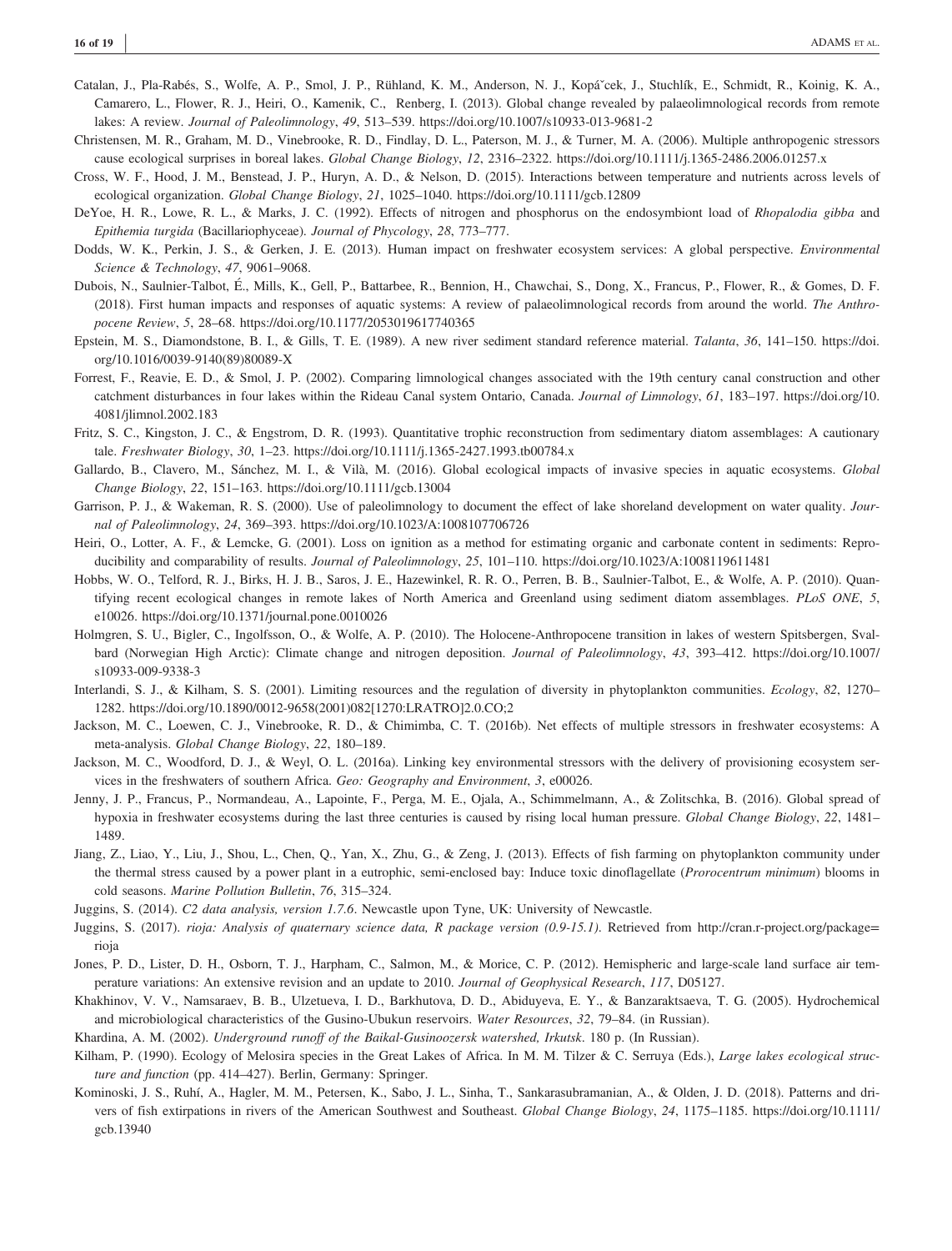- Krammer, K. (2002). Diatoms of Europe: Diatoms of the European inland waters and comparable habitats. Volume 3: Cymbella. Ruggell, Germany: A.R.G. Gantner Verlag K.G.
- Krammer, K., & Lange-Bertalot, H. (1986). Bacillariophyceae. 1: Teil: Naviculaceae. In H. Ettl, G. Gärtner, J. Gerloff, H. Heynig & D. Mollenhauer (Eds.), Süßwasserflora von Mitteleuropa, Band 2/1. Stuttgart, Germany; New York, NY: Gustav Fischer Verlag.
- Krammer, K., & Lange-Bertalot, H. (1988). Bacillariophyceae. 2: Teil: Bacillariaceae, Epithmiaceae, Surirellaceae. In H. Ettl, G. Gärtner, J. Gerloff, H. Heynig & D. Mollenhauer (Eds.), Süßwasserflora von Mitteleuropa, Band 2/2. Stuttgart, Germany; New York, NY: Gustav Fischer Verlag.
- Krammer, K., & Lange-Bertalot, H. (1991a). Bacillariophyceae. 3: Teil: Centrales, Fragilariaceae, Eunotiaceae. In H. Ettl, G. Gärtner, J. Gerloff, H. Heynig & D. Mollenhauer (Eds.), Süßwasserflora von Mitteleuropa, Band 2/3. Stuttgart, Jena, Germany: Gustav Fischer Verlag
- Krammer, K., & Lange-Bertalot, H. (1991b). Bacillariophyceae. 4: Teil: Achnanthaceae. In H. Ettl, G. Gärtner, J. Gerloff, H. Heynig & D. Mollenhauer (Eds.), Süßwasserflora von Mitteleuropa, Band 2/4. Stuttgart, Jena, Germany: Gustav Fischer Verlag.
- Lange-Bertalot, H. (2001). Diatoms of Europe: Diatoms of the Europe inland waters and comparable habitats. (Vol. 2: Navicula sensu stricto, 10 Genera separated from Navicula sensu lato, Frustulia). Ruggell, Germany: A.R.G. Gantner Verlag K.G.
- Legaspi, K., Lau, A. Y., Jordan, P., Mackay, A., McGowan, S., McGlynn, G., Baldia, S., Donne Papa, R., & Taylor, D. (2015). Establishing the impacts of freshwater aquaculture in tropical Asia: The potential role of palaeolimnology. Geo: Geography and Environment, 2, 148–163. <https://doi.org/10.1002/geo2.13>
- Levkov, Z. (2009). Diatoms of Europe: Diatoms of the European inland waters and comparable habitats (Vol. 5: Amphora sensu lato.) (H. Lange-Bertalot, Ed.). Ruggell, Germany: A.R.G. Gantner Verlag K.G.
- Liu, J., Rühland, K. M., Chen, J., Xu, Y., Chen, S., Chen, Q., Huang, W., Xu, Q., Chen, F., & Smol, J. P. (2017). Aerosol‐weakened summer monsoons decrease lake fertilization on the Chinese Loess Plateau. Nature Climate Change, 7, 190-195.<https://doi.org/10.1038/nclimate3220>
- Loisel, J., Yu, Z., Beilman, D. W., Camill, P., Alm, J., Amesbury, M. J., Anderson, D., Andersson, S., Bochicchio, C., Barber, K., Belyea, L. R., Bunbury, J., Chambers, F. M., Chambers, D. J., Zhou, W. (2014). A database and synthesis of northern peatland soil properties and Holocene carbon and nitrogen accumulation. The Holocene, 24, 1028–1042.<https://doi.org/10.1177/0959683614538073>
- Mackay, A. W., Bezrukova, E. V., Leng, M. J., Meaney, M., Nunes, A., Piotrowska, N., Self, A., Shchetnikov, A., Shilland, E., Tarasov, P., Wang, L., & White, D. (2012). Aquatic ecosystem responses to Holocene climate change and biome development in boreal, central Asia. Quaternary Science Reviews, 41, 119–131.<https://doi.org/10.1016/j.quascirev.2012.03.004>
- Mackay, A. W., Ryves, D. B., Battarbee, R. W., Flower, R. J., Jewson, D., Rioual, P., & Sturm, M. (2005). 1000 years of climate variability in central Asia: Assessing the evidence using Lake Baikal (Russia) diatom assemblages and the application of a diatom‐inferred model of snow cover on the lake. Global and Planetary Change, 46, 281–297.<https://doi.org/10.1016/j.gloplacha.2004.09.021>
- Malaj, E., von der Ohe, R. C., Grote, M., Kühne, R., Mondy, C., Usseglio-Polatera, P., Brack, W., & Schäfer, R. B. (2014). Organic chemicals jeopardize the health of freshwater ecosystems on the continental scale. Proceedings of the National Academy of Sciences of the United States of America, 111, 9549–9554.<https://doi.org/10.1073/pnas.1321082111>
- Malik, H. I., & Saros, J. E. (2016). Effects of temperature, light, and nutrients on five Cyclotella sensu lato taxa assessed with in situ experiments in arctic lakes. Journal of Plankton Research, 38, 431–442.<https://doi.org/10.1093/plankt/fbw002>
- Mekonnen, M. M., & Hoekstra, A. Y. (2018). Global anthropogenic phosphorus loads to freshwater and associated grey water footprints and water pollution levels: A high-resolution global study. Water Resources Research, 53, 345-358.<https://doi.org/10.1002/2017wr020448>
- Michel, T. J., Saros, J. E., Interlandi, S. J., & Wolfe, A. P. (2006). Resource requirements of four freshwater diatom taxa determined by in situ growth bioassays using natural populations from alpine lakes. Hydrobiologia, 568, 235–243.<https://doi.org/10.1007/s10750-006-0109-0>
- Mills, K., Schillereff, D., Saulnier-Talbot, É., Gell, P., Anderson, N. J., Arnaud, F., Dong, X., Jones, M., McGowan, S., Massaferro, J., & Moorhouse, H. (2017). Deciphering long-term records of natural variability and human impact as recorded in lake sediments: A palaeolimnological puzzle. Wiley Interdisciplinary Reviews: Water, 4, e1195.<https://doi.org/10.1002/wat2.1195>
- Muggeo, V. M. R. (2008). segmented: an R package to fit regression models with broken-line relationships. R News, 8/1, 20–25. Retrieved from <https://cran.r-project.org/doc/Rnews/>.
- Nelson, D. W., & Sommers, L. E. (1996). Total carbon, organic carbon, and organic matter. In Methods of soil analysis part 3 chemical methods (methodsofsoilan3). (pp. 961–1010). Madison, WI: Soil Science Society of America, American Society of Agronomy. [http://doi.org/10.](http://doi.org/10.2136/sssabookser5.3.c34) [2136/sssabookser5.3.c34](http://doi.org/10.2136/sssabookser5.3.c34)
- Obolkin, V. A., Potemkin, V. L., Makukhin, V. L., Khodzher, T. V., & Chipanina, E. V. (2017). Long-range transport of plumes of atmospheric emissions from regional coal power plants to the south Baikal water basin. Atmospheric and Ocean Optics, 30, 360-365. [https://doi.org/10.](https://doi.org/10.1134/S1024856017040078) [1134/S1024856017040078](https://doi.org/10.1134/S1024856017040078)
- Oksanen, J., Blanchet, F. G., Friendly, M., Kindt, R., Legendre, P., McGlinn, D., Minchin, P. R., O'Hara, R. B., Simpson, G. L., Solymos, P., Stevens, M. H. H., Szoecs, E., & Wagner, H. (2018). vegan: Community ecology package. R package version 2.5-3. Retrieved from [https://](https://CRAN.R-project.org/package=vegan) [CRAN.R-project.org/package=vegan](https://CRAN.R-project.org/package=vegan)
- O'Reilly, C. M., Sharma, S., Gray, D. K., Hampton, S. E., Read, J. S., Rowley, R. J., Schneider, P., Lenters, J. D., McIntyre, P. B., Kraemer, B. M., Weyhenmeyer, G. A., Straile, D., Dong, B., Adrian, R., Zhang, G. (2015). Rapid and highly variable warming of lake surface waters around the globe. Geophysical Research Letters, 42, 10773–10781.<https://doi.org/10.1002/2015GL066235>
- Pisarsky, B. I., Hardina, A. M., & Naganawa, H. (2005). Ecosystem evolution of Lake Gusinoe (Transbaikal Region, Russia). Limnology, 6, 173–182.<https://doi.org/10.1007/s10201-005-0154-9>
- R Core Team (2018). R: A language and environment for statistical computing. Vienna, Austria: R Foundation for Statistical Computing. Retrieved from [https://www.R-project.org/.](https://www.R-project.org/)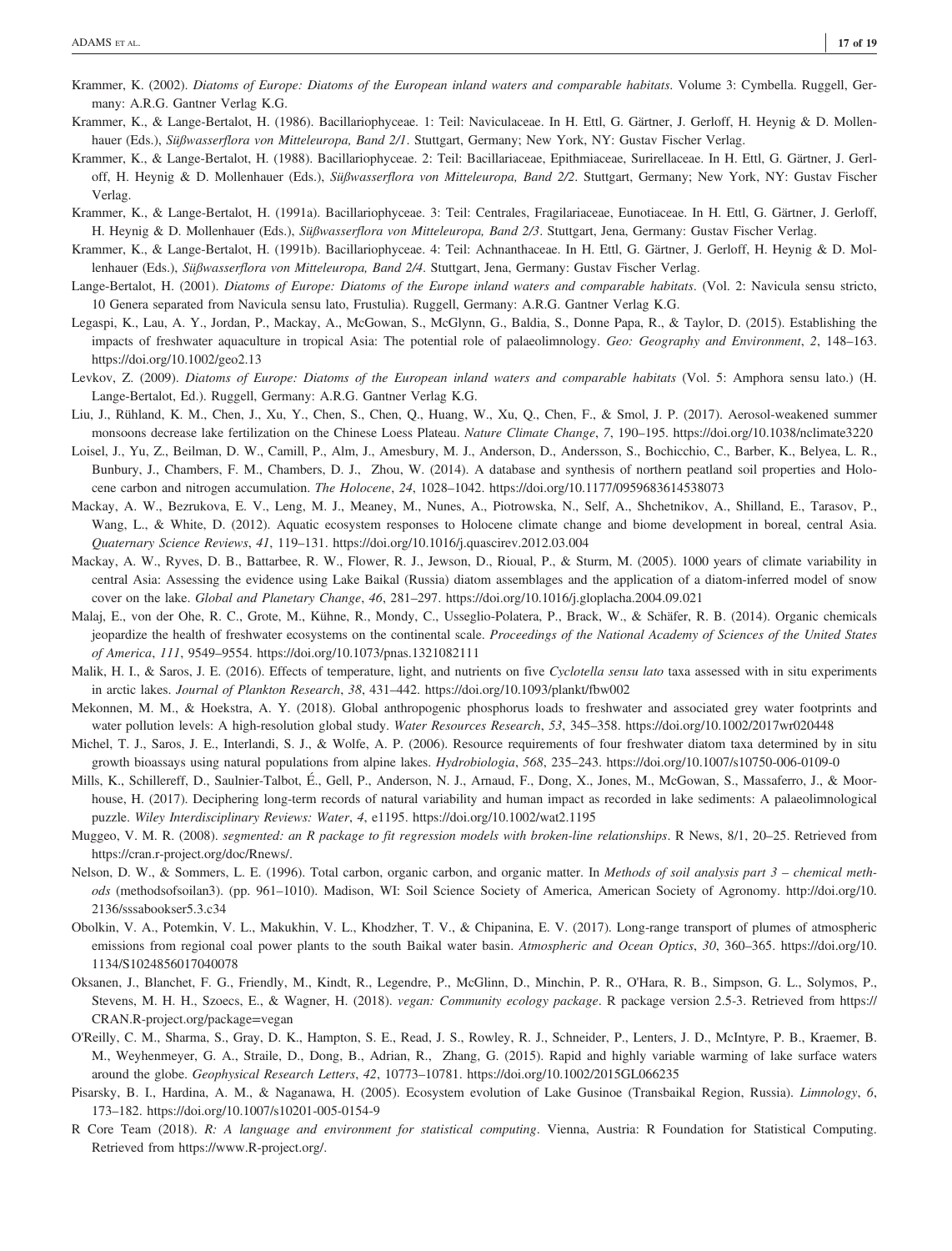- Rose, N. L. (1994). A note on further refinements to a procedure for the extraction of carbonaceous fly-ash particles from sediments. Journal of Paleolimnology, 11, 201–204.<https://doi.org/10.1007/BF00686866>
- Rose, N. L. (2008). Quality control in the analysis of lake sediments for spheroidal carbonaceous particles. Limnology and Oceanography: Methods, 6, 172–179.<https://doi.org/10.4319/lom.2008.6.172>
- Rose, N. L., Appleby, P. G., Boyle, J. F., Mackay, A. W., & Flower, R. J. (1998). The spatial and temporal distribution of fossil‐fuel derived pollutants in the sediment record of Lake Baikal, eastern Siberia. Journal of Paleolimnology, 20, 151–162. [https://doi.org/10.1023/A:](https://doi.org/10.1023/A:1008064123706) [1008064123706](https://doi.org/10.1023/A:1008064123706)
- Rose, K. C., Weathers, K. C., Hetherington, A. L., & Hamilton, D. P. (2016). Insights from the Global Lake Ecological Observatory Network (GLEON). Inland Waters, 6, 476–482.
- Rühland, K., Paterson, A. M., & Smol, J. P. (2008). Hemispheric‐scale patterns of climate‐related shifts in planktonic diatoms from North American and European lakes. Global Change Biology, 14, 2740–2754.<https://doi.org/10.1111/j.1365-2486.2008.01670.x>
- Rühland, K., Priesnitz, A., & Smol, J. P. (2003). Paleolimnological evidence from diatoms for recent environmental changes in 50 lakes across Canadian Arctic treeline. Arctic, Antarctic, and Alpine Research, 35, 110–123.
- Sala, O. E., Chapin, F. S., Armesto, J. J., Berlow, E., Bloomfield, J., Dirzo, R., Huber-Sanwald, E., Huenneke, L. F., Jackson, R. B., Kinzig, A., & Leemans, R. (2000). Global biodiversity scenarios for the year 2100. Science, 287, 1770–1774. [https://doi.org/10.1126/science.287.5459.](https://doi.org/10.1126/science.287.5459.1770) [1770](https://doi.org/10.1126/science.287.5459.1770)
- San Diego-McGlone, M. L., Azanza, R. V., Villanoy, C. L., & Jacinto, G. S. (2008). Eutrophic waters, algal bloom and fish kill in fish farming areas in Bolinao, Pangasinan, Philippines. Marine Pollution Bulletin, 57, 295–301.<https://doi.org/10.1016/j.marpolbul.2008.03.028>
- Saros, J. E., Michel, T. J., Interlandi, S. J., & Wolfe, A. P. (2005). Resource requirements of Asterionella formosa and Fragilaria crotonensis in oligotrophic alpine lakes: Implications for recent phytoplankton community reorganization. Canadian Journal of Fisheries and Aquatic Sciences, 62, 1681–1689.<https://doi.org/10.1139/f05-077>
- Schelske, C. L., Carrick, H. J., & Aldridge, F. J. (1995). Can wind‐induced resuspension of meroplankton affect phytoplankton dynamics?. Journal of the North American Benthological Society, 14, 616–630. hhtps://doi.org/10.2307/1467545
- Schumacher, B. A. (2002). Methods for the determination of total organic carbon (TOC) in soils and sediments. Las Vegas, NV: United States Environmental Protection Agency. NCEA-C-1282, EMASC-001.
- Shimaraev, M. N., Verbolov, V. I., Granin, N. G., & Sherstyankin, P. P. (1994). Water resources and water budget. In M. N. Shimaraeva & S. Okuda (Eds.), Physical limnology of Lake Baikal: A review (pp. 12–17). Irkutsk, Russia & Okayama, Japan: BICER.
- Shirapova, G. S., Utyuzhnikova, N. S., Rabina, O. A., Vyalkov, A. I., Morozov, S. V., & Batoev, V. B. (2013). Contamination of the Lake Baikal basin with polyaromatic hydrocarbons: The Gusinoye Lake. Chemistry for Sustainable Development, 21, 179-185.
- Smol, J. P., Wolfe, A. P., Birks, H. J. B., Douglas, M. S., Jones, V. J., Korhola, A., Pienitz, R., Rühland, K., Sorvari, S., Antoniades, D., Brooks, S. J., Fallu, M. A., Hughes, M., Keatley, B. E., Weckström, J. (2005). Climate‐driven regime shifts in the biological communities of arctic lakes. Proceedings of the National Academy of Sciences of the United States of America, 102, 4397–4402.
- Sorvari, S., Korhola, A., & Thompson, R. (2002). Lake diatom response to recent Arctic warming in Finnish Lapland. Global Change Biology, 8, 171–181.<https://doi.org/10.1046/j.1365-2486.2002.00463.x>
- Stoermer, E. F., Kociolek, J. P., Schelske, C. L., & Andresen, N. A. (1991). Siliceous microfossil succession in the recent history of Green Bay, Lake Michigan. Journal of Paleolimnology, 6, 123–140.<https://doi.org/10.1007/BF00153737>
- Stoermer, E. F., Ladewski, B. G., & Schelske, C. L. (1978). Population responses of Lake Michigan phytoplankton to nitrogen and phosphorus. Hydrobiologia, 57, 249–265.<https://doi.org/10.1007/BF00014579>
- Tchebakova, N. M., Parfenova, E., & Soja, A. J. (2009). The effects of climate, permafrost and fire on vegetation change in Siberia in a changing climate. Environmental Research Letters, 4, 045013.<https://doi.org/10.1088/1748-9326/4/4/045013>
- Ter Braak, C. J. F., & Šmilauer, P. (2012). Canoco reference manual and user's guide: Software for ordination, version 5.0. Ithaca, NY: Microcomputer Power.
- Thienpont, J. R., Rühland, K. M., Pisaric, M. F., Kokelj, S. V., Kimpe, L. E., Blais, J. M., & Smol, J. P. (2013). Biological responses to permafrost thaw slumping in Canadian Arctic lakes. Freshwater Biology, 58, 337–353.<https://doi.org/10.1111/fwb.12061>
- UNOPS (2015). State of the environment report: The Lake Baikal Basin. UN GEF report, 120 pp. Retrieved from [http://bic.iwlearn.org/en/docu](http://bic.iwlearn.org/en/documents/report) [ments/report](http://bic.iwlearn.org/en/documents/report)
- Vanderbilt, K., & Gaiser, E. (2017). The international long term ecological research network: A platform for collaboration. Ecosphere, 8, e01697. <https://doi.org/10.1002/ecs2.1697>
- Wang, Z., Zhao, J., Zhang, Y., & Cao, Y. (2009). Phytoplankton community structure and environmental parameters in aquaculture areas of Daya Bay, South China Sea. Journal of Environmental Sciences, 21, 1268–1275. [https://doi.org/10.1016/S1001-0742\(08\)62414-6](https://doi.org/10.1016/S1001-0742(08)62414-6)
- Weiss, D., Shotyk, W., Appleby, P. G., Kramers, J. D., & Cheburkin, A. K. (1999). Atmospheric Pb deposition since the industrial revolution recorded by five Swiss peat profiles: Enrichment factors, fluxes, isotopic composition, and sources. Environmental Science and Technology, 33, 1340–1352.<https://doi.org/10.1021/es980882q>
- Winder, M., & Hunter, D. A. (2008). Temporal organization of phytoplankton communities linked to physical forcing. Oecologia, 156, 179-192. <https://doi.org/10.1007/s00442-008-0964-7>
- Wischnewski, J., Mackay, A. W., Appleby, P. G., Mischke, S., & Herzschuh, U. (2011). Modest diatom responses to regional warming on the southeast Tibetan Plateau during the last two centuries. Journal of Paleolimnology, 46, 215–227.<https://doi.org/10.1007/s10933-011-9533-x>
- Wolfe, A. P., Cooke, C. A., & Hobbs, W. O. (2006). Are current rates of atmospheric nitrogen deposition influencing lakes in the Eastern Canadian Arctic? Arctic, Antarctic, and Alpine Research, 38, 465–476.